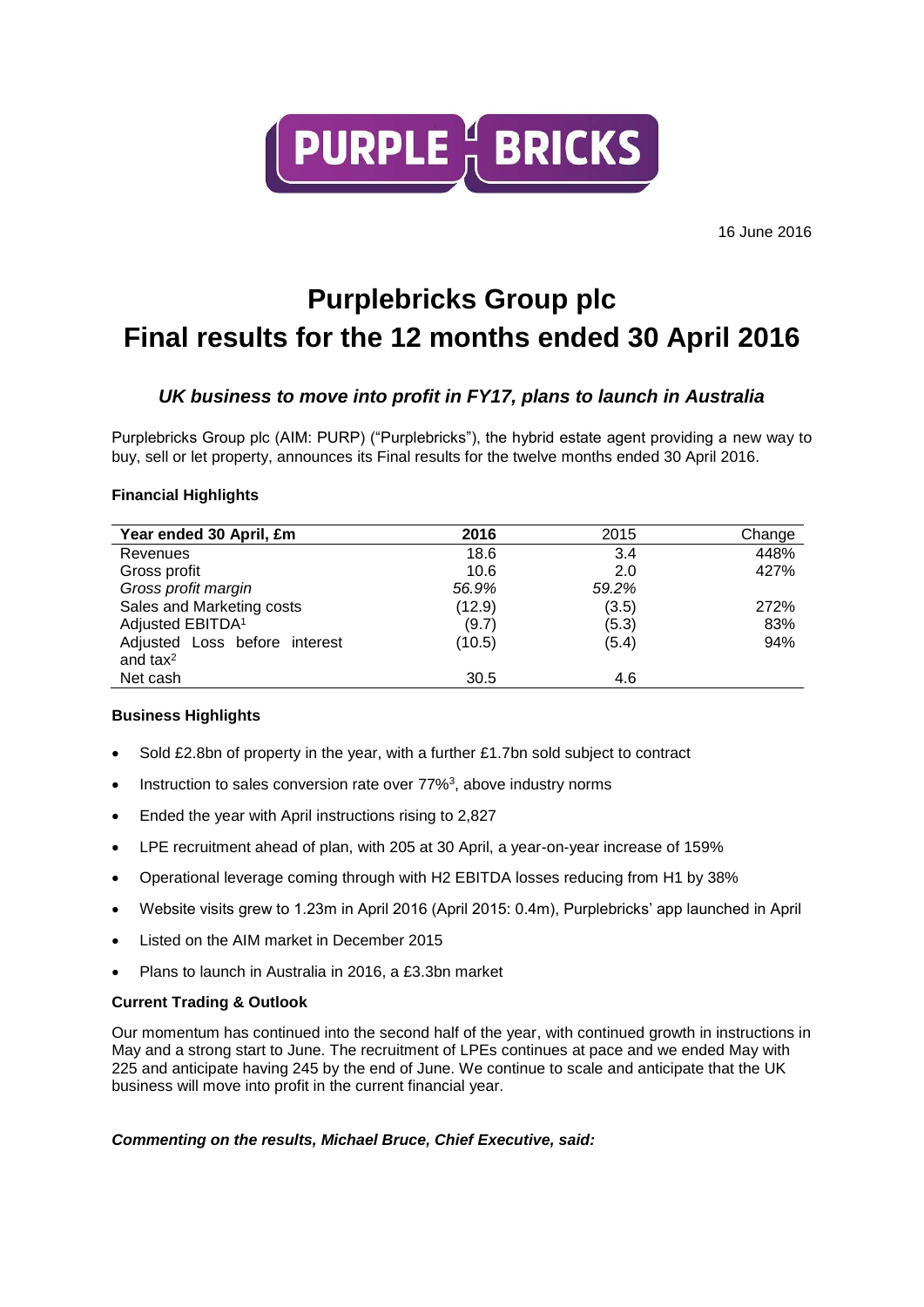*"In just our second full year of operation we are leading change in an industry that has long been stagnant and is only now waking up to the opportunities and threats posed by technological advance and changing consumer behaviour. While others are following we have retained our leading position, with 62% of the non-traditional estate agency market and look to replicate this success in Australia.*

*We are confident in making continued rapid progress in the current financial year. Our investment in technology, building brand awareness and trust, expanding the Data Sales Unit and the continued recruitment of LPEs, which we anticipate will rise to 245 by the end of June should help us win further market share, the benefits of which are already starting to flow through our operationally geared business model.* 

*We continue to demonstrate that our full service estate agency model has growing appeal, having sold and completed on £2.8bn of property this year and a further £1.7bn of property in the pipeline sold subject to contract. Notwithstanding our growth, I am proud to say that we are the most reviewed estate agent in the UK, achieving a rating of 'Excellent' from 5,800 Trustpilot reviews."* 

#### *Notes*

*1 Adjusted EBITDA is defined by the Group as loss/profit before tax, depreciation, amortisation, net finance costs, fees incurred in relation to the IPO, and share based payments charges*

*2 Adjusted Loss before tax excludes fees of £1.5m incurred in relation to the IPO*

*3 Percentage against all instructed properties April 2015 - March 2016. This may represent the minimum conversion assuming those properties still on the market sell hereafter.*

A presentation to analysts and investors will be held on 16 June 2016 at 8:30am. For further details please contact George Yeomans on: +44 (0) 207 457 2020 or email george.yeomans@instinctif.com.

For further information, please contact:

| <b>Purplebricks Group plc</b><br>Michael Bruce, Chief Executive<br>Neil Cartwright, Chief Financial Officer | +44 (0) 20 7457 2020 |
|-------------------------------------------------------------------------------------------------------------|----------------------|
| <b>Zeus Capital</b><br>Nicholas How (Corporate Finance)<br>Ben Robertson (Corporate Broking)                | +44 (0) 20 3829 5000 |
| <b>Peel Hunt</b><br>Dan Webster                                                                             | +44 (0) 20 7418 8900 |
| <b>Instinctif Partners</b><br>David Simonson<br>Mark Reed<br>George Yeomans                                 | +44 (0) 20 7457 2020 |

### **About Purplebricks**

Purplebricks is the leading next generation estate agency in the UK that combines highly experienced and professional Local Property Experts and an innovative use of technology to help make the process of selling, buying or letting so much more convenient, transparent and cost effective. Purplebricks is transforming the way people perceive estate agents and estate agency.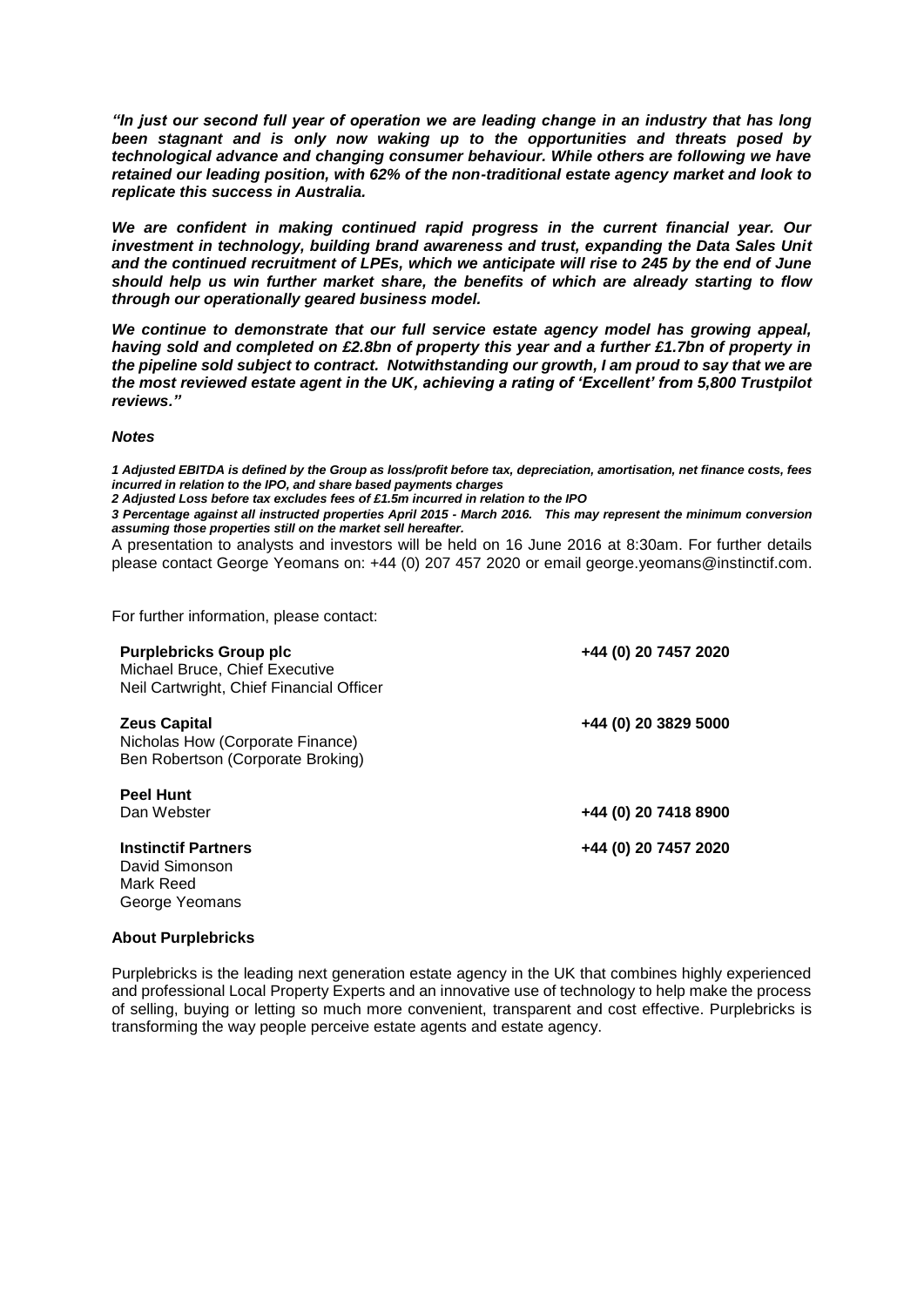# **Chairman's statement**

### **Summary**

Our admission to the Alternative Investment Market in December 2015 marked the next chapter in Purplebricks' development and growth.

Whilst we are at the start of our journey as an AIM listed Company, we can already see the evidence that our flotation has significantly raised the profile of our Company, and the new money raised has enabled us to make important investments across all areas of our business.

During the year, we evolved from a regional footprint to a full national presence across the UK. Our strategy is focussed upon deepening this coverage across the UK to ensure we have an 'ultra local' presence through the recruitment of more Local Property Experts (LPEs). In this regard, I am delighted to report that we are ahead of our recruitment plan, closing our financial year with 205 LPEs, an increase of 159% over the corresponding year. This additional expertise will provide essential capacity to meet the burgeoning demand from our customers. More and more highly skilled estate agents are choosing Purplebricks Group plc because of our strong customer centric culture and full service offering.

We have continued to invest in high impact marketing and, as a consequence, we have built a national brand in just two years. Brand awareness is high and growing and we have sustained our reputation for 'best in class' customer service, notwithstanding our rapid growth. We actively encourage feedback from all of our customers and we are the most reviewed estate agency business in the UK as measured by independent review site Trustpilot. We are proud that we have sustained our rating of 'Excellent' with an average score of 9.4 out of 10, from over 5,700 customer reviews. The number of brand advocates is growing due entirely to the service that our customers are receiving, the number of sales we are achieving and as a result of the commitment and support we provide, right up until that important moving day.

#### **Financials**

Trading momentum has been strong throughout the year, with revenues of £18.6m representing an increase of 448% on the prior year. This is a pleasing result given Purplebricks Group plc was a national agency for only the last 6 months of the year. As anticipated, we are reporting a loss for the full year, as a consequence of the considerable investment we have made across the business and the uplift in marketing costs when we moved to a national operation. However, the operating leverage of our low fixed cost business model is now becoming apparent with a 38% reduction in adjusted EBITDA losses in the second half of the year, compared to the first half.

Net cash at the year end was £30.5m as a result of the fundraising activities undertaken and also the marked step up in revenue generation in our 4th quarter. Net assets at 30 April 2016 were £28.0m (2015:£4.4m), with net current assets standing at £27.4m (2015:£4.2m).

The Company intends to use the proceeds of the fundraising to accelerate growth wherever possible as it seeks to be the market leader in what it sees as a transforming estate agency landscape.

All our operations are currently UK based and there is therefore no exposure to foreign currencies and associated exchange rate fluctuations.

#### **Australia**

We have announced today our intention to launch the Purplebricks proposition in Australia, a £3.3bn market\*. Our market research indicates that our compelling proposition of high quality customer service coupled with a competitive flat fee structure will appeal in a market where sellers are currently charged £5,900 (Aus\$12,000) in addition to an average of £2,450 (Aus\$5,000) for the cost of listing on portals and other related advertising.

We have recruited an Australian management team who will execute on our plans and report directly to our UK board. Similarly to the UK, we will launch regionally and adapt our offering should the need arise. Our maximum planned investment of £10m will be funded from existing cash resources over the next two years. We are very excited by the size of the market opportunity.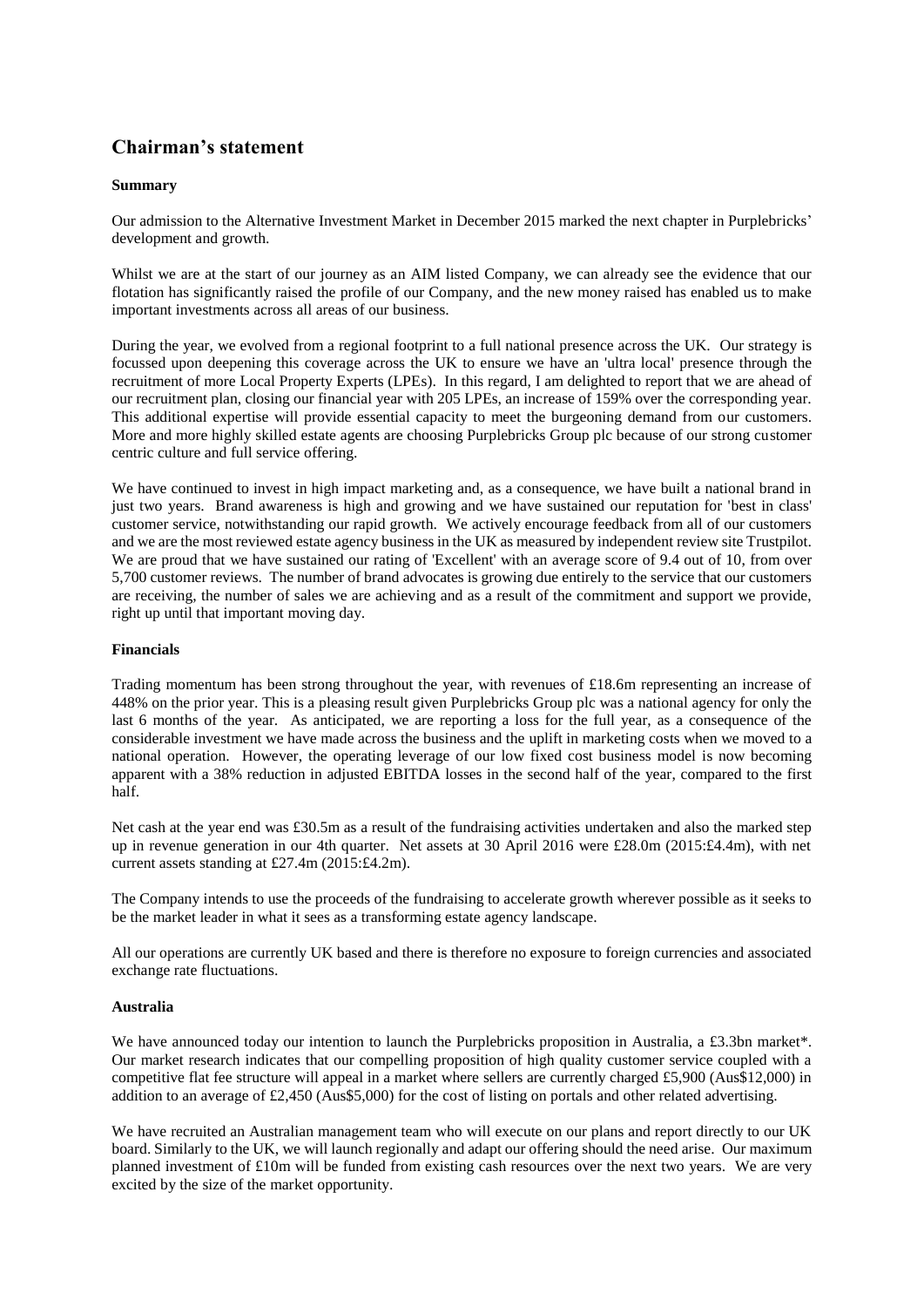# **Chairman's statement (continued)**

# **Board and people**

Our strong results would not have been possible without the enthusiasm and commitment shown by our colleagues this year. On behalf of the Board, I would like to thank them sincerely for their hard work in growing our business whilst maintaining our strong culture of customer service.

The Purplebricks Group plc Board has seen some changes this year as we restructured ahead of our IPO, with me becoming the Non-Executive Chairman, taking over from Nick Discombe who became Senior Non-Executive Director. Our Board is supported by a very strong management team.

### **Dividend**

As a young and fast growing Company with a substantial market opportunity, we intend to focus our financial resources on realising our potential in full. As we progress our strategy and our financial performance, we will look to move to a progressive dividend policy in future years.

# **The year ahead**

The current year will be our first full year as a national operator, with all of the benefits of our investment in technology, marketing and our expanding LPE network which will flow through our operationally geared business model. We are ahead of plan on LPE recruitment, excited about the launch of our new marketing campaign and encouraged by the traction we are gaining from our new Data Sales Unit as a lead enquiry generator. The year has started well, our customers are enthused by our full service hybrid agency model, and we view the future with considerable optimism.

\*Source - IBIS Real Estate Services in Australia Industry Report - Industry composition

Paul Pindar Chairman 15 June 2016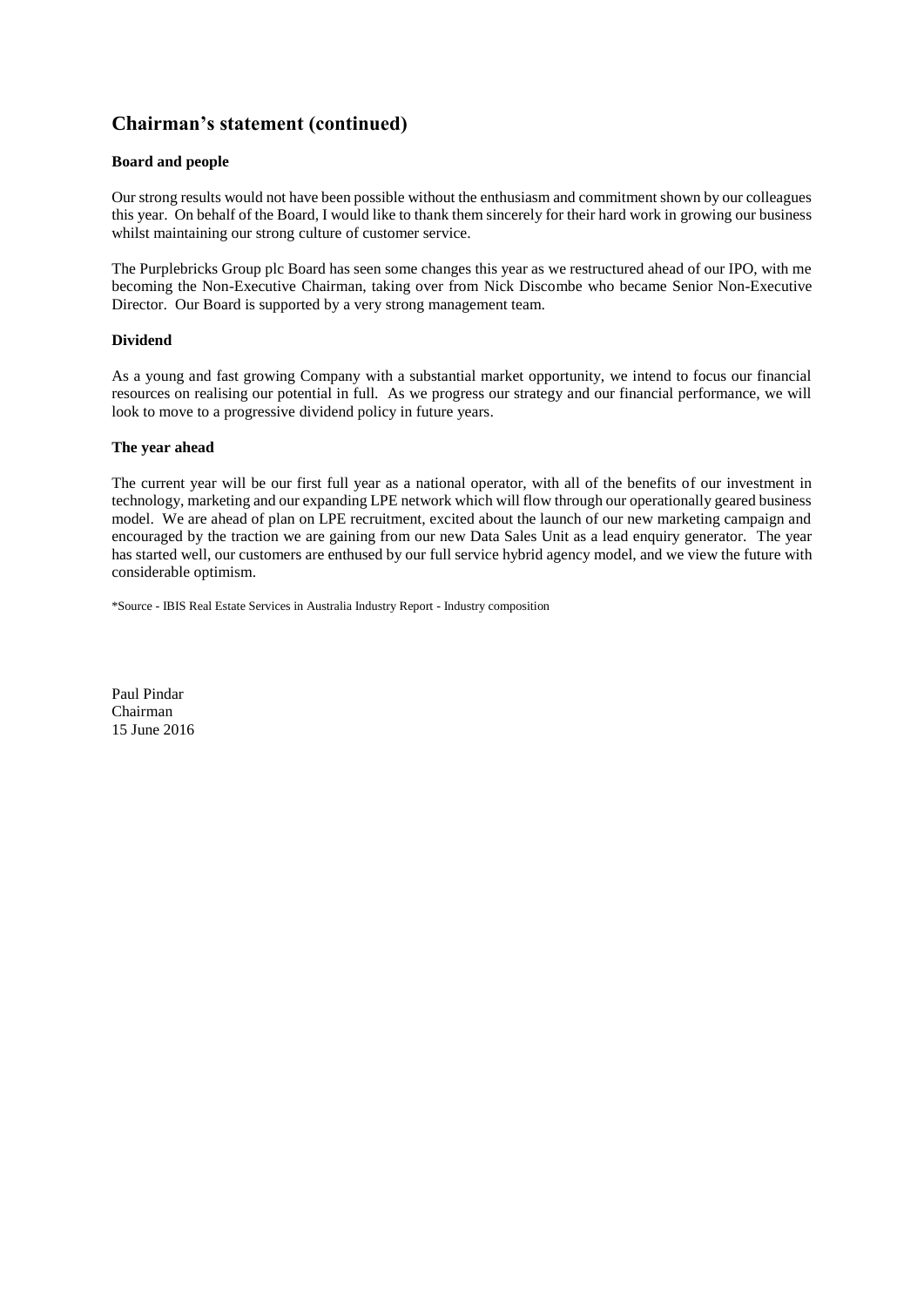# **Strategic report**

# **Principal activity and strategy**

The principal activity of the business is estate agency.

At the core of our strategy is a commitment to our customers and our people.

We will continue to offer an exceptional experience by:

- selecting and training Local Property Experts that enhance our culture and core values and have the desire and motivation to build their own business
- building upon our market leading technology that helps Local Property Experts be more productive and which delivers a much more convenient, transparent and cost effective service for our customers
- creating marketing and advertising that interests, engages and inspires consumers to want to book a free valuation from Purplebricks and ensures that our messaging is clear and transparent to enable consumers to swiftly instruct us to sell their home;
- Building upon our customer service and product offering by growing our Data Sales Unit and introducing new products and services that are relevant to our customers' needs throughout their journey;
- maintaining a progressive and fun working environment where our people care about our customers, our brand and our business and can grow personally and professionally, and
- building a strong, sustainable and profitable business, which is respected by all stakeholders for its professional conduct and making good on its promises

Our strategy for growth is based upon the above core commitments.

#### **Increase our footprint of Local Property Experts**

We are extremely privileged to have secured some of the best people in our industry who have a strong desire to be part of a business that is changing the way people think about estate agents and estate agency. They are passionate about customer experience, giving customers that "light bulb moment" where they have met an estate agent who has promised a service, delivered on that service, been available when they needed them, sold their house, supported them until they have moved out and saved them lots of money.

Our Local Property Experts are entrepreneurial, ambitious to grow their territory and to meet the demand which continues to grow for our hybrid offering. As a result we are accelerating our recruitment programme and increasing our footprint of experts across the UK in order to win significantly more share of instructions in local markets. We are finding that more and more talented, professional estate agents want to be part of what Purplebricks is seeking to achieve. The pool of applicants continues to grow and as a result the number of people suitable to represent the Purplebricks brand is getting bigger and bigger. Our main focus though is on maintaining that first class, culture driven quality of individual. We are pleased to report that the industry has a large number of high quality people to choose from.

### **Build upon our market leading technology**

Bringing together first class Local Property Experts and industry leading technology is the foundation upon which the Purplebricks business has been created. We are very proud of our technology and indeed the work we are doing to introduce new and innovative features that set us apart from anyone else in the industry. The recent release of the Purplebricks App has proven remarkably successful. In only two months there have been more than 11,000 downloads by our selling customers. We are now working on a Purplebricks App for buyers that will make the whole process even more integrated, convenient, effective and transparent. We have already revolutionised the way sellers and buyers communicate throughout the process and continue to build on the work we have started.

In addition to over 10,000 advanced changes to our technology this year and 2,900 new features we are working on new, engaging, informative, supportive and integrated methods of enhancing the customer experience and making our Local Property Experts more productive. We are also focused on engaging ways of increasing revenue with targeted and timely technology driven cross sales opportunities. There are smarter, more effective ways of selling some products and services with the use of our technology platform.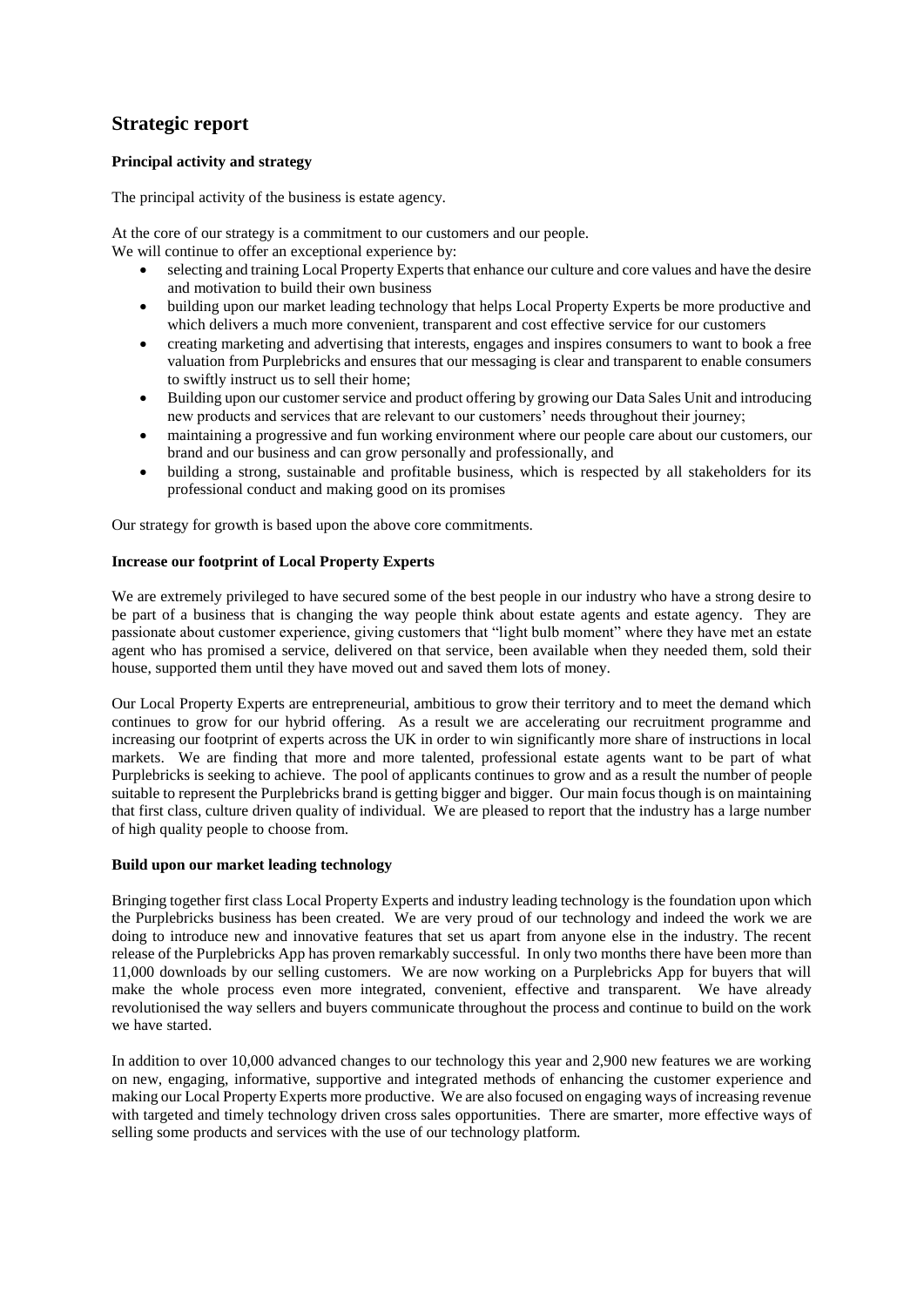We have increased our technology team and are starting to become a hub of technical interest for developers across the UK.

### **Create engaging marketing and advertising**

Advertising has always been a central element of the Purplebricks Group plc strategy. We continue to work hard to grow our brand and the progress in just two years has been outstanding. Purplebricks Group plc is currently leading front of mind awareness (amongst all estate agents) for people thinking of selling their home according to The Nursery, one of the UK's leading independent research and planning agencies\*.

We continue to grow brand recognition across all TV and radio advertising compared with a year ago. We are confident that the team has built upon their early success with the introduction of their new campaign, due to launch in June 2016. Our messaging will continue to focus upon the popularity and professionalism of our Local Property Experts and will present a humorously engaging portrayal of our model.

Our above the line marketing is complemented by brand and generic pay-per-click activity which is predominantly provided by Google and Bing. We are also looking at better ways of using social media in a targeted way to drive more activity amongst sellers. At the start of June 2016 we commenced an intensive test marketing campaign with Rightmove, which we hope will raise further awareness and engagement and drive valuation opportunities.

In addition to paid activities we continue to drive efficiencies in our valuation conversion funnel and to analyse trends amongst our database of hundreds of thousands of sellers and buyers in order to ensure that our key messages are resonating with consumers. As part of our strategy to increase awareness we have recently employed an experienced consumer PR professional to focus on securing local and national press coverage as well as writing engaging content for social media and Search Engine Optimisation (SEO).

We will continue to create marketing and advertising that interests, engages and inspires consumers to want to book a free valuation from Purplebricks and ensure that our messaging is clear and transparent to enable consumers to swiftly instruct us to sell their home.

\* Based on 1,131 respondents in a survey

#### **Grow our Data Sales unit**

We started the Data Sales Unit in October 2015 with only a handful of people and in just a few months have grown it to a team of over 70 employees engaging with buyers, sellers and viewers. As part of our strategy to increase valuations and drive down the cost per acquisition we continue to grow our Data Sales Unit. Every day we generate thousands of data points from people registering with Purplebricks, arranging a viewing direct, online or via the property portals and from buyers making offers and agreeing sales. We are steadily increasing revenue generating opportunities from data and as our people develop and we place them into dedicated product and service streams, we will start to see the unit make a significant financial contribution.

#### **Introduce new products and services**

We believe that a major part of selling is being in the right place at the right time. Our model of combining people and technology places us in the best possible position to be in the right place at the right time. As a result we want to be able to offer customers relevant additional products and services that complement their journey of selling, buying or letting. We continue to look at new and smarter ways of supporting our customers with much more convenient, easy accessible, stress free and cost effective products and services. We will add new products and services once we are satisfied that they add value for our customers and will be delivered with the Purplebricks culture and ethos. We want to create lifetime value for our customers and everything we do as part of our strategy is working towards this.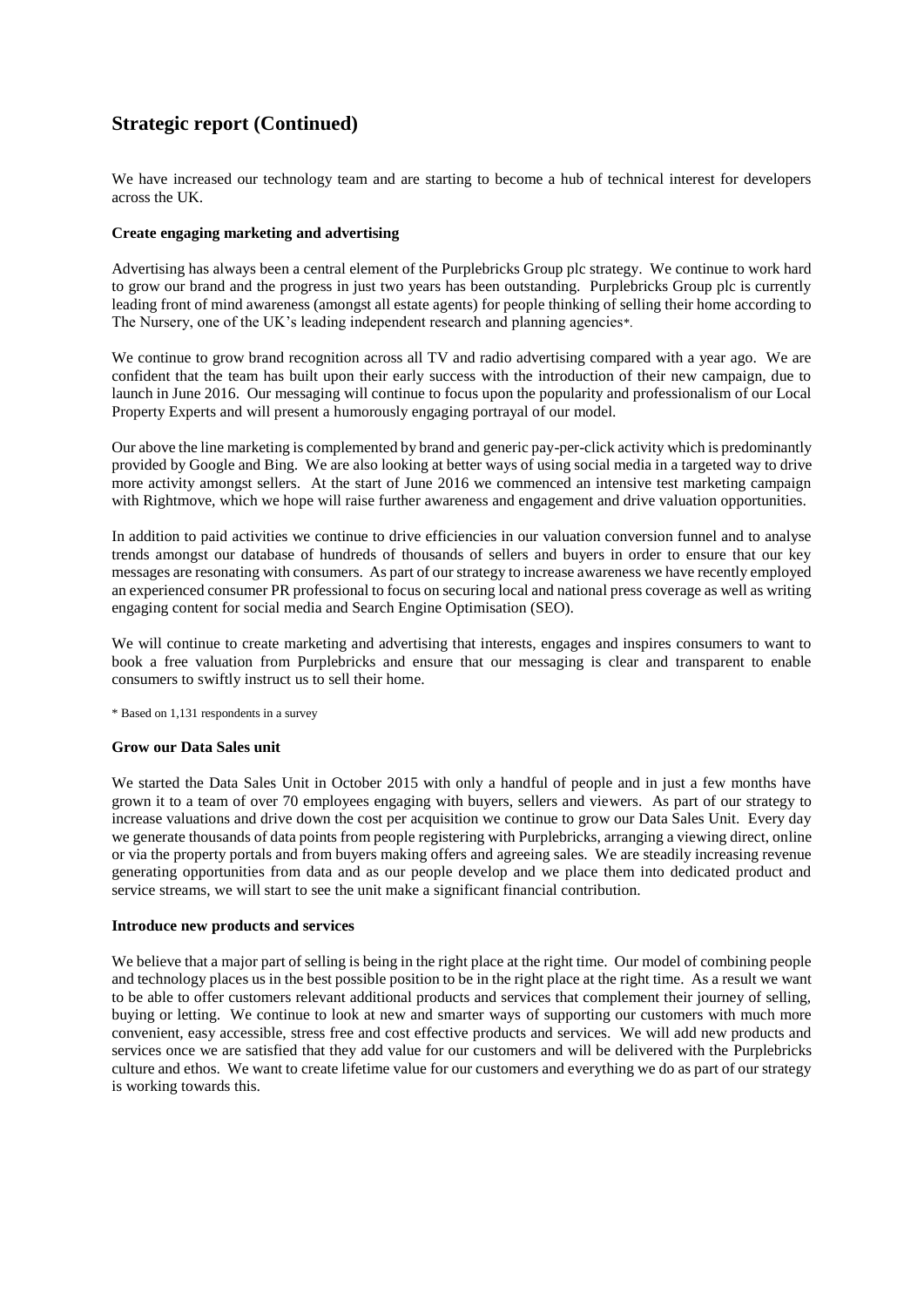#### **Our culture is our business**

Our people create our culture and our technology and our people deliver it. As a starting point the founders wanted to create a Purplebricks that cared about its people, that had a progressive and fun working environment and as a consequence our people cared about our customers, our brand and our business and they could grow personally and professionally. We have achieved these founding principles to date and continue to ensure that the same principles are applied as we scale.

Following our listing, the businesses of our founding Local Property Experts and a number of employees have been awarded share options in Purplebricks Group plc that will vest in part each year and in full over the coming years. We intend to extend awarding of share options to more Local Property Experts' businesses and employees with the objective of everyone having some form of reward for their efforts in growing our business into the future in accordance with our admission document.

We have created a strong brand advocacy within our growing business and our customers. We work in a progressive and fun environment where, despite a strong desire to grow their business, our people have a tremendous degree of camaraderie, togetherness and a collective brand advocacy that is extremely hard to replicate. The foundations begin for everyone with the recruitment programme and training methodology and continue through the heart of the business.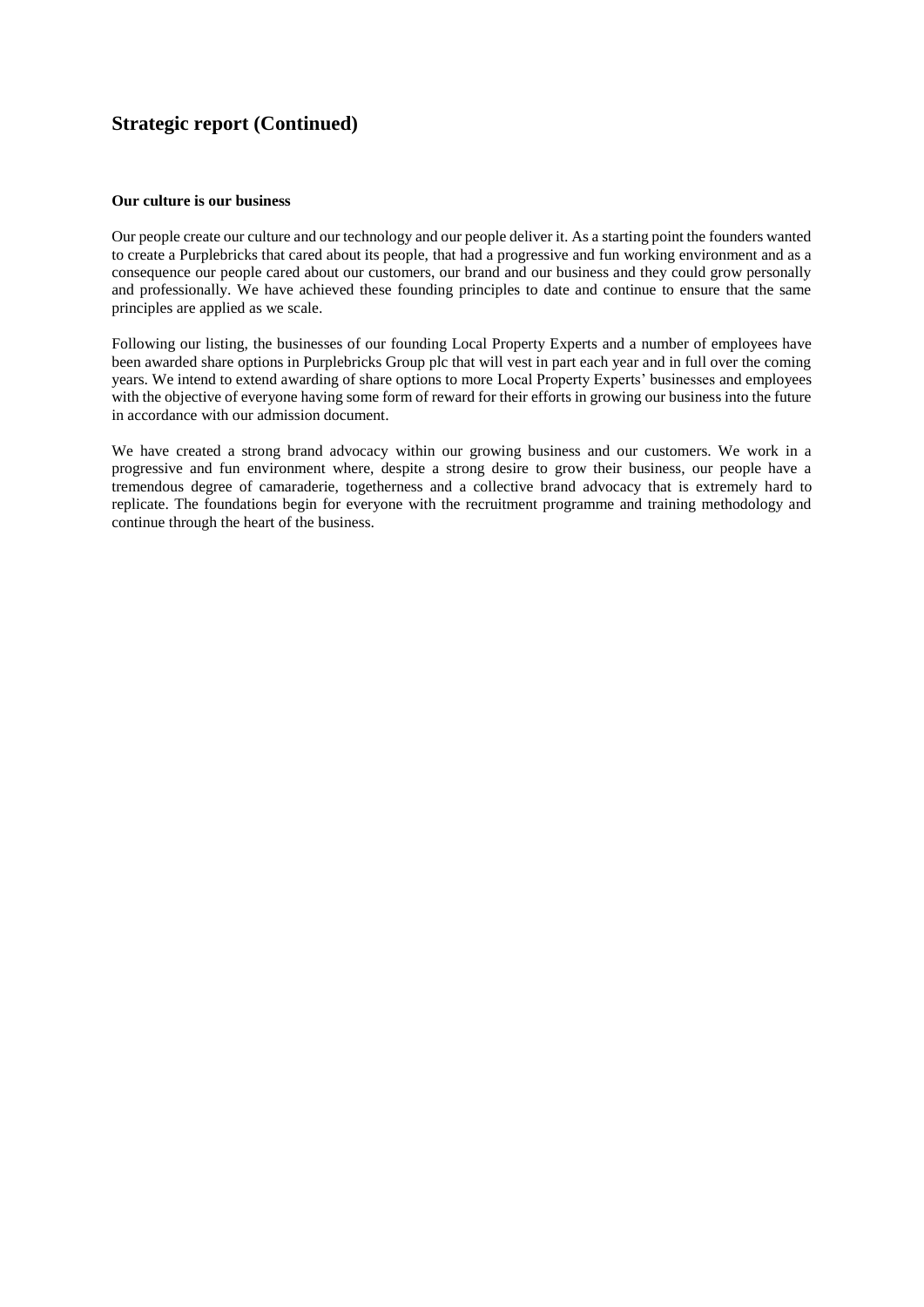### **Chief Executive's statement**

#### **Review of the year**

This has been a significant year of development for Purplebricks Group plc, culminating in our admission to AIM in December 2015. We have continued to strengthen our position across the UK, buoyed by our national footprint and our strong and growing brand awareness and reputation for delivering customers a more convenient, transparent and cost effective service. Customers are responding to our hybrid model and in just our second full financial year we sold properties worth nearly £2.8bn. We have over £1.697bn of property in our pipeline where sales have been agreed and they are going through the legal process. Our Company is doing an exceptional job of selling properties.

The average number of monthly instructions continues to grow. If we compare the second half of 2015 where the monthly average was just 578 to the same period in 2016, the monthly average has grown to 2,033 instructions, an increase of 252%. In April 2016, a month where most traditional operators were reporting a slowdown in activity levels, we achieved 2,827 instructions.

We are winning share from the traditional estate agents and sustaining our 62% share of total instructions of the non-traditional market. However, any estate agent is only as good as their sales conversion and I am delighted to state that in the year we achieved an instruction to completed sale rate of 77% which we believe to be industry leading.

The on-going strength in our trading is only made possible by our success in continuing to secure first class, professional, experienced and highly motivated Local Property Experts. They are attracted to our customer focused culture coupled with a personal and professional desire to run their own business in an environment that assists them to quickly build a scalable, profitable, local business. We are ahead of plan in our recruitment, finishing the year with 205 Local Property Experts, an increase of 159% on the prior year.

To maintain the high quality of our Local Property Experts and the rate of recruitment, we have invested in more infrastructure and support, including an additional Training and Recruitment Director and a further three Regional Training and Recruitment Managers. Our three stage recruitment process, including our 11 day intensive training programme, continues to provide the necessary skills, culture and customer focus, to help transition traditional agents to fast becoming successful Local Property Experts.

The growth of Local Property Experts has been one key element that has contributed to increased revenues. We have also invested in our in-house marketing team and developed our marketing strategy, resulting in significant growth in brand awareness with new engaging and informative television and radio campaigns that have taken the "Bruce brothers" out of the studio and onto the streets of the UK. We continue to evolve our marketing strategy and are confident that our new campaign, which is due to air from 18 June 2016 will take brand awareness, messaging and customer engagement to the next level.

Website visits continue to grow as activity levels increase amongst sellers, buyers, landlords and tenants browsing, booking valuations, arranging viewings, making offers or agreeing sales. This presents unique opportunities to offer further products and services. In the year our website visitors rose by 208% to over 1.23m per month and page views rose by 339% to over 7.0m per month. Unique visitors also increased by 366% to more than 616k per month and funnel conversion (measured as the number of people who come to instruct) has increased by over 50%.

Culturally we have a strong focus on customer support which is testament to the number of houses we are selling, the speed at which they are transacting through the legal process and the level of concentrated help customers receive where issues arise with any aspect of their sale. We provide dedicated, focused support whenever it is required. I have seen first-hand, running law firms in the past, how estate agents can inadvertently be an obstacle to progress with a sale. This is why we have an extremely experienced conveyancing lawyer managing our post sales process. There are over 300 people (LPEs and customer support team) helping and supporting customers with their sale, within the confines of a progressive, supportive customer centric culture. It is the distinct advantage for the customer and the process that we are focused on a completion and not a commission.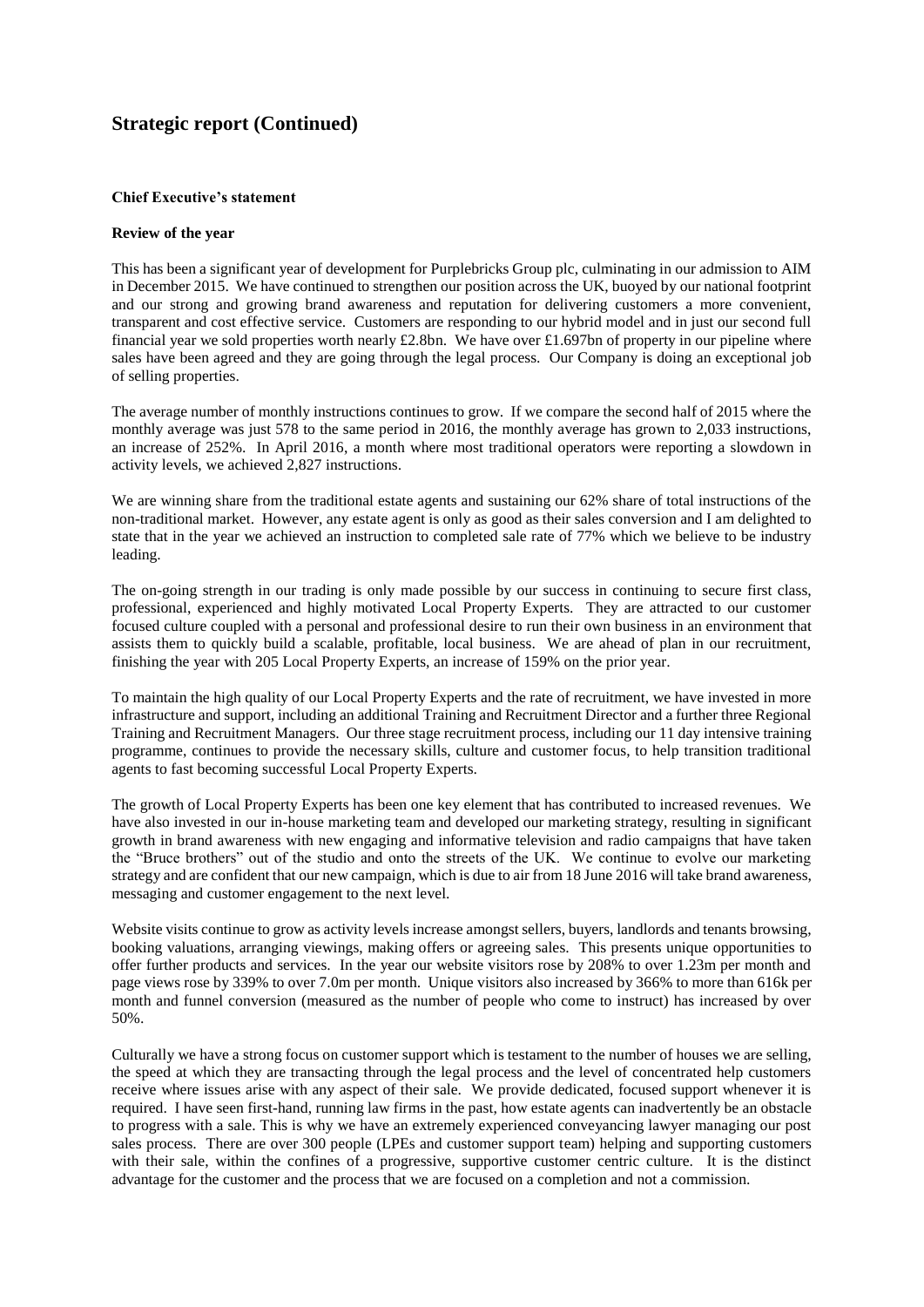In October we launched a Data Sales Unit and brought all of our Central Property Experts in-house. We now have over 70 people, contributing significantly to the success of our marketing strategy through the use of data and speaking to more and more people who have a house to sell, require a mortgage, conveyancing, insurance or any of the other products or services we have to offer. Our strategy is to grow this team as activity levels increase and to introduce new and complementary revenue streams for our customers.

Our advancement with technology continues at pace. We launched the Purplebricks App at the beginning of April 2016, taking everything we do to a whole new level of convenience, speed and simplicity. We believe it to be the first truly sales process driven App in the industry. We continue to add new features and develop our App for buyers.

Lettings remains an important element of our future strategy. During the course of the year we made some good progress. We have to date been predominantly growing lettings organically through the growth in sales and investor registration. Landlords who buy through Purplebricks tend to want to continue their experience and use our services for lettings. Valuations were 521% up in the year, instructions were 492% up, applications 535% up, move-ins 479% up and we increased our occupied portfolio by 400%. Whilst lettings remains a smaller part of our revenues and overall activity we are seeking to grow the department through the strategic acquisition of managed properties and increased organic activity.

### **Customer reviews**

We continue to be the most customer reviewed estate agent in the UK on independent review site Trustpilot. We are very proud of the feedback we receive which is testament to the culture, commitment and widespread appeal of our full service hybrid model, demonstrating that we offer not just a competitive flat fee but also superior customer service. We are rated Excellent, averaging 9.4 out of 10 from over 5,700 customer reviews. We recognise that from time to time we will receive a small proportion of negative reviews and as a result we ensure that every customer is contacted and we do everything we can to provide them with a swift resolution and an excellent customer experience thereafter.

We request a review from a customer once a sale is agreed but they are free to choose to leave reviews at any stage of the selling process. This is carried out via a link with Trustpilot. We do not offer any form of incentive, we merely provide a link and request the customer completes a review. We receive 8.9 times more reviews than any other estate agent (traditional, online or hybrid) because we give our customers the opportunity to share their experience publicly and immediately. I am extremely grateful to everyone in the business for this fantastic achievement and for the brand advocacy they are creating.

#### **Growing the Purplebricks brand across Australia**

We have always been open in our desire to investigate international markets but only when we believe a sufficiently attractive opportunity exists, which we have confidence in realising. Planning and execution has enabled the UK business to scale quickly and that is why we put in place a first class management team who will continue to concentrate their efforts on the UK growth strategy. We have implemented a similar local team and structure for Australia, where we believe market dynamics are similar and well suited for the Purplebricks model.

The size of the market opportunity is similar to that of the UK despite the number of transactions being around half. Annual real estate agents fees total in excess of £3.3bn (\$6.7bn AUD), with an average customer paying over £5,900 (\$12,000 AUD) plus marketing fees of £2,450 (\$5,000 AUD). The marketing fees are usually payable on instruction. We see this as a perfect opportunity for the Purplebricks hybrid model to readdress the balance for the consumer and to build a strong sustainable business with significant market share. Purplebricks Group plc has undertaken considerable research on the Australian market and has completed independent market research with sellers and those intending to sell in the near future. The worries, concerns, needs and requirements of the seller and landlords are very much aligned with the UK.

Our research tells us that finding an agent who will work for the seller rather than serve their own interests can be tough. Only a few people feel in control of the process whilst many more felt at the mercy of the agent. The Purplebricks proposition was very appealing to the vast majority of Australian consumers that took part in the research. Once they understood the offering they were even more vocal than those in the UK about embracing a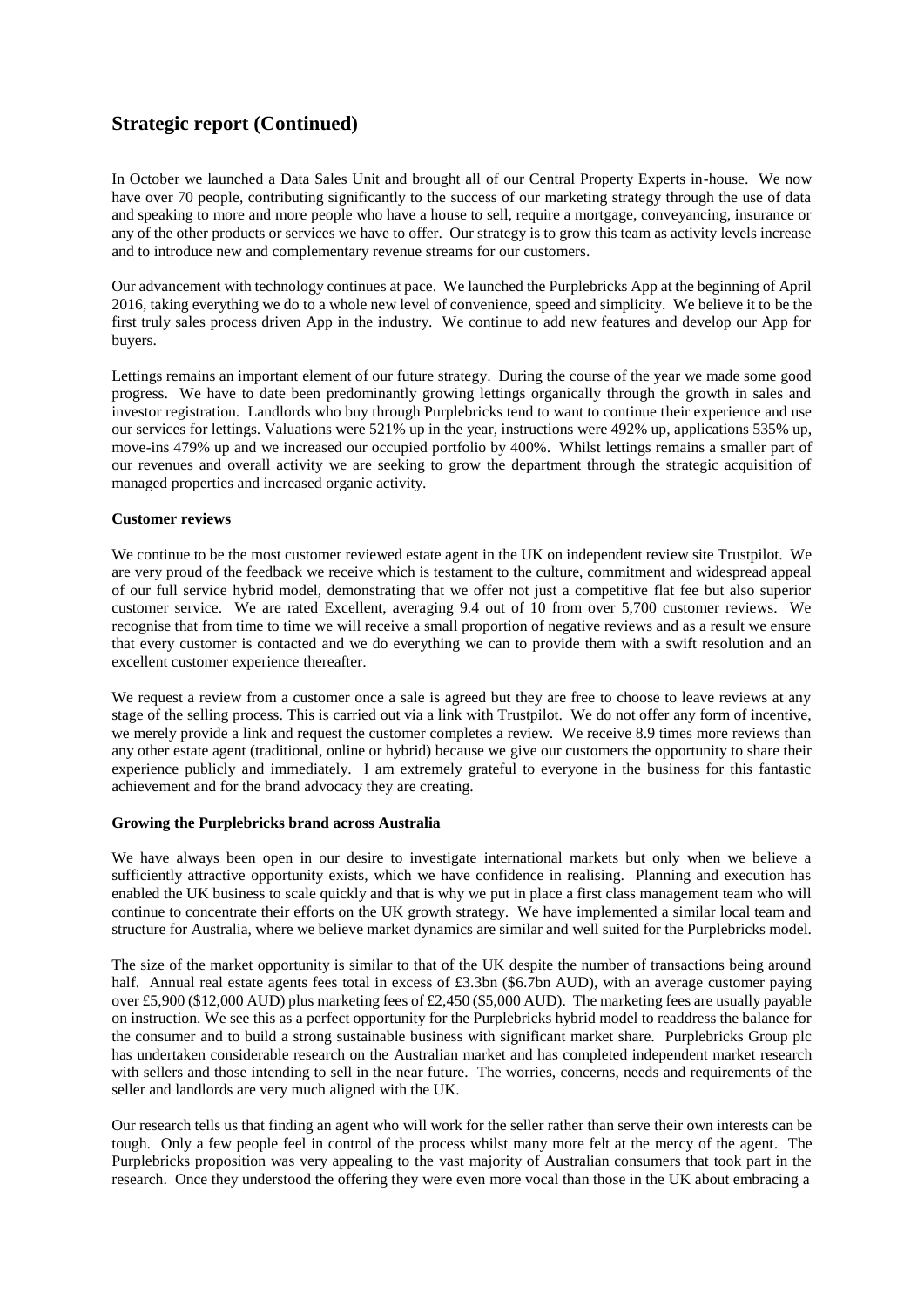new way and found the cost-effective flat fee very attractive. We have engaged a Chief Executive Officer in Australia and together we have recruited a strong management team who we are confident can grow the Purplebricks brand and market share alongside a strong UK management team who will build upon our success to date in the UK.

### **Thank you**

I would like to thank all of our people for their hard work, dedication, commitment and absolute belief in our customers and our brand. They have created thousands of brand advocates in an industry that is often talked about, criticised and disliked. I would also like to thank our customers who have embraced what we are trying to achieve and have actively helped and supported us in our journey to date. Without your belief in what we promise to deliver (and do deliver) we could not grow our business in quite the same way. Your advocacy of our products, services and brand is truly remarkable.

Finally I would like to thank the support and encouragement we receive from our shareholders. They have invested in creating a strong and thriving business that is changing the estate agency industry forever and for the better. We are working tirelessly to deliver enduring returns for our shareholders.

#### **The future**

There has been a significant amount of debate around the property market and what the future holds with uncertainty over BREXIT, a lack of supply of sellers and tax changes impacting the higher end of the market and second home buyers. Whilst we continue to monitor trends in the market we have seen no slowdown in activity and our strategy is predicated on winning market share rather than market growth. However, our business model was purposely built with low fixed overheads and a focus on variable costs to provide greater flexibility and agility to protect against any changes in the market.

During the year we invested in all areas of the business, providing us with strong foundations to continue to build upon what has been an extraordinary journey for our young, fast growing business. We have established a national agency, increased the number of our Local Property Experts, introduced new product innovation through our ongoing focus on technology and further raised our brand profile and customer satisfaction scores. We approach the future with confidence.

Michael Bruce Chief Executive Officer 15 June 2016

### **Key performance indicators (KPIs)**

The following KPIs are the tools used by management to monitor the performance of the Company, in addition to the more traditional income statement, statement of financial position and cash flow analysis reviewed at regular Board meetings.

|                                            | 2016              | 2015             |
|--------------------------------------------|-------------------|------------------|
| <b>Financial KPIs</b>                      |                   |                  |
| Revenue growth                             | 448%              | 28.283%          |
| Operating loss* as a percentage of revenue | (52%)             | (155%)           |
| <b>Non financial KPIs</b>                  |                   |                  |
| Number of Local Property Experts           | 205               | 79               |
| Monthly website visits                     | 1.23 <sub>m</sub> | 0.4 <sub>m</sub> |
|                                            |                   |                  |

\* pre amortisation of intangibles and share based payment charges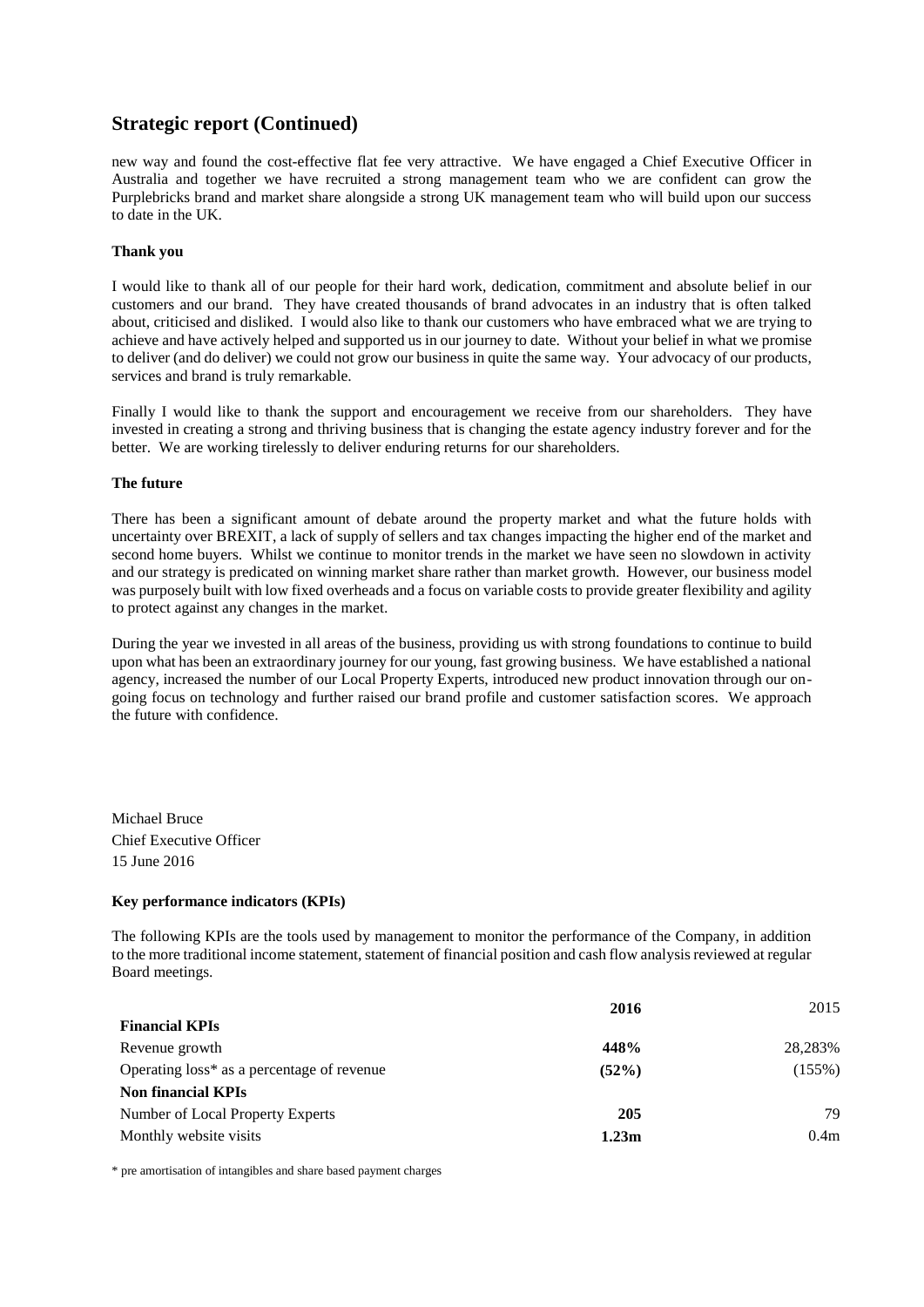Revenue growth is closely monitored to ensure we grow so as to cover our fixed costs as quickly and as efficiently as possible and consume as little capital as possible, whilst pursuing a high growth strategy.

The regular monitoring of the operating margin percentage helps us ensure that the focus on growth is not at the expense of profitability in the short and medium term.

#### **Principal risks and uncertainties**

Risk management is an important part of the management process for the Company. Regular reviews are undertaken to assess the nature of risks faced, the magnitude of the risk presented to business performance and the manner in which the risk may be mitigated. Where controls are in place, their adequacy is regularly monitored.

The risks considered to be particularly important at the current time are set out below:

#### *Economic*

Potential impact: As an estate agency the Company's fortunes are closely intertwined with those of the housing market and the broader economy as a whole.

Mitigation: The Company keeps a close eye on market conditions and the broader economy. Our cost base is flexible and able to react quickly and effectively to changes in market conditions.

#### *People*

Potential impact: An experienced and knowledgeable workforce is required to service clients' needs. The market for skilled staff remains competitive and a failure to recruit and retain experienced staff could impact on the Company's ability to develop and deliver solutions.

Mitigation: Providing existing staff with relevant training, great rewards, effective marketing and an effective software platform is a key priority for the business. Recruiting and developing new employees, when required, is undertaken by experienced staff to ensure the correct calibre of individual is identified.

#### *Reputational and quality*

Potential impact: The quality of references obtained from existing users of Purplebricks' platform is an important part of the decision making process for a potential client seeking to instruct the Company.

Mitigation: The Company strives to maintain its reputation as the best estate agency combined with great value for money and monitors its Trustpilot reviews on a real time daily basis.

#### *Availability of funding*

Potential impact: In order to grow the business and become profitable the Company needs access to funding. Without sufficient capital the Company will be unable to meet its ambitious targets.

Mitigation: The Company has continued fundraising activities as a result of the flotation and prior investment rounds and has sufficient headroom in respect of its working capital requirements and its forecasts, even when applying lower case sensitivities to the forecast.

#### *Financial*

Potential impact: Inaccurate financial information may result in sub-optimal decisions being taken by management and staff. Inadequate internal controls may fail to prevent the Company suffering a financial loss.

Mitigation: The systems of internal controls deployed within the Company are designed to prevent financial loss. Controls are strongest in areas where management considers the potential exposure to the Company of material loss or misstatement to be at its greatest, such as revenue recognition and cash collection. The adequacy and effectiveness of internal controls are reviewed regularly.

#### *New entrants to market*

Potential impact: The Company operates in a sector where there are a number of competitors.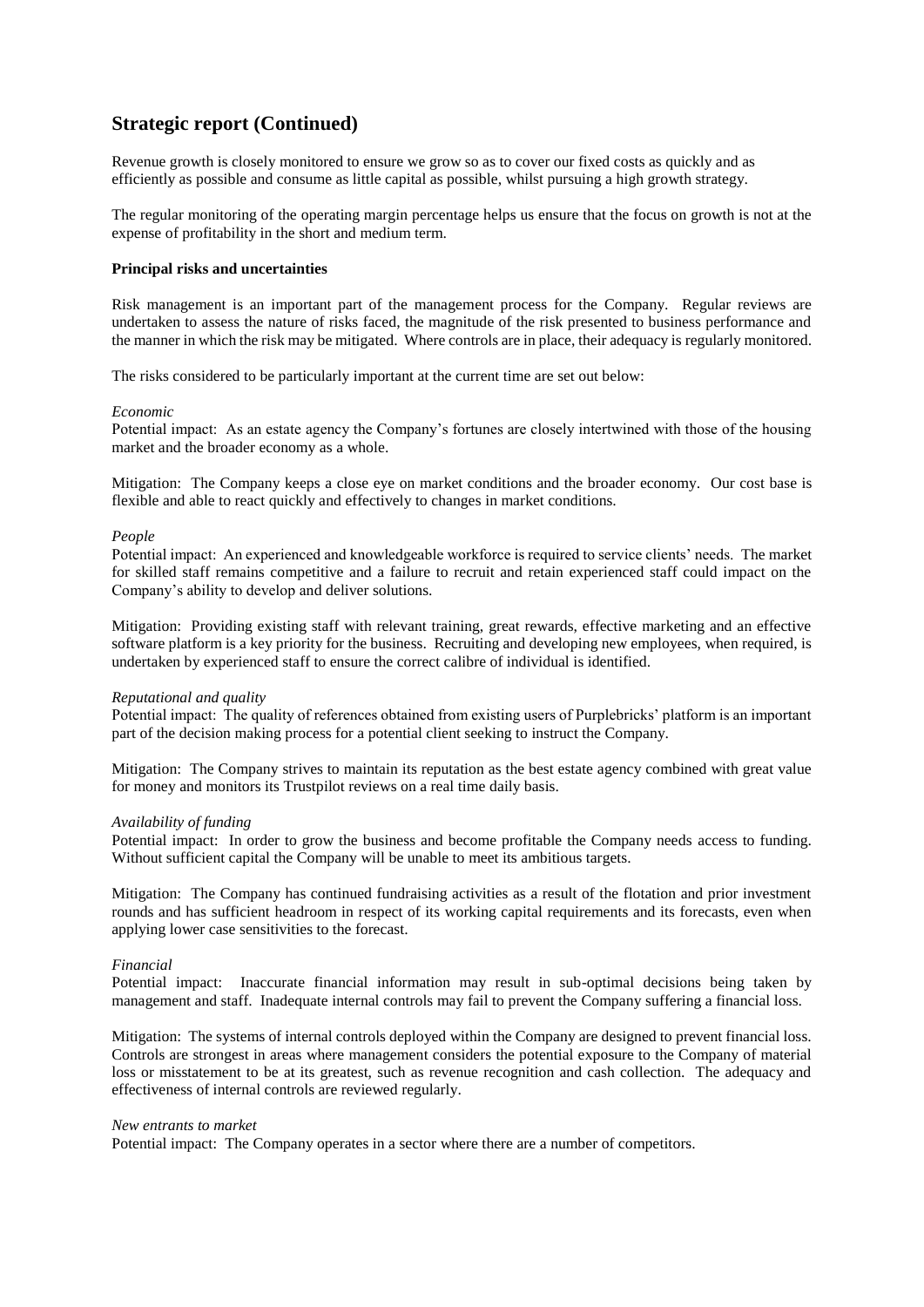Mitigation: To counter the threat of competitors seeking to win business from us the Company aims to invest in the development of technology and branding to ensure that the Company becomes the market leader in the estate agency sector.

### **Future developments**

We expect future developments in estate agency to see a migration away from the high street as a highly fragmented market consolidates by virtue of the ease and simplicity that Purplebricks and its technology brings. We expect Purplebricks Group plc to remain at the forefront of this change in the industry landscape, creating and building on a market leadership position.

Today we have announced our intention to launch the Purplebricks proposition in Australia, a £3.3bn market. Our market research suggests that our compelling customer proposition of high quality service and a competitive flat fee structure will appeal in a market where sellers are currently charged £5,900 (\$12,000 Australian Dollars) in addition to an average of £2,450 (\$5,000) for the cost of listing on portals and other related advertising.

We have recruited an Australian management team who will execute on our plans and report directly into the UK Board. Similarly to the UK we will launch regionally and adapt our offering should the need arise. The conservatively estimated maximum investment will take place over the next two years of  $\text{\pounds}10m$ , to be funded from current cash resources, provides an attractive entry, where the downside/risk is managed whilst the opportunity is compelling compared to the size of the market opportunity.

Approved and signed on behalf of the Board

**Michael Patrick Douglas Bruce Neil Richard Cartwright Director Director**

15 June 2016 Purplebricks Group plc, Suite 7, Cranmore Place, Cranmore Drive, Shirley, Solihull, B90 4RZ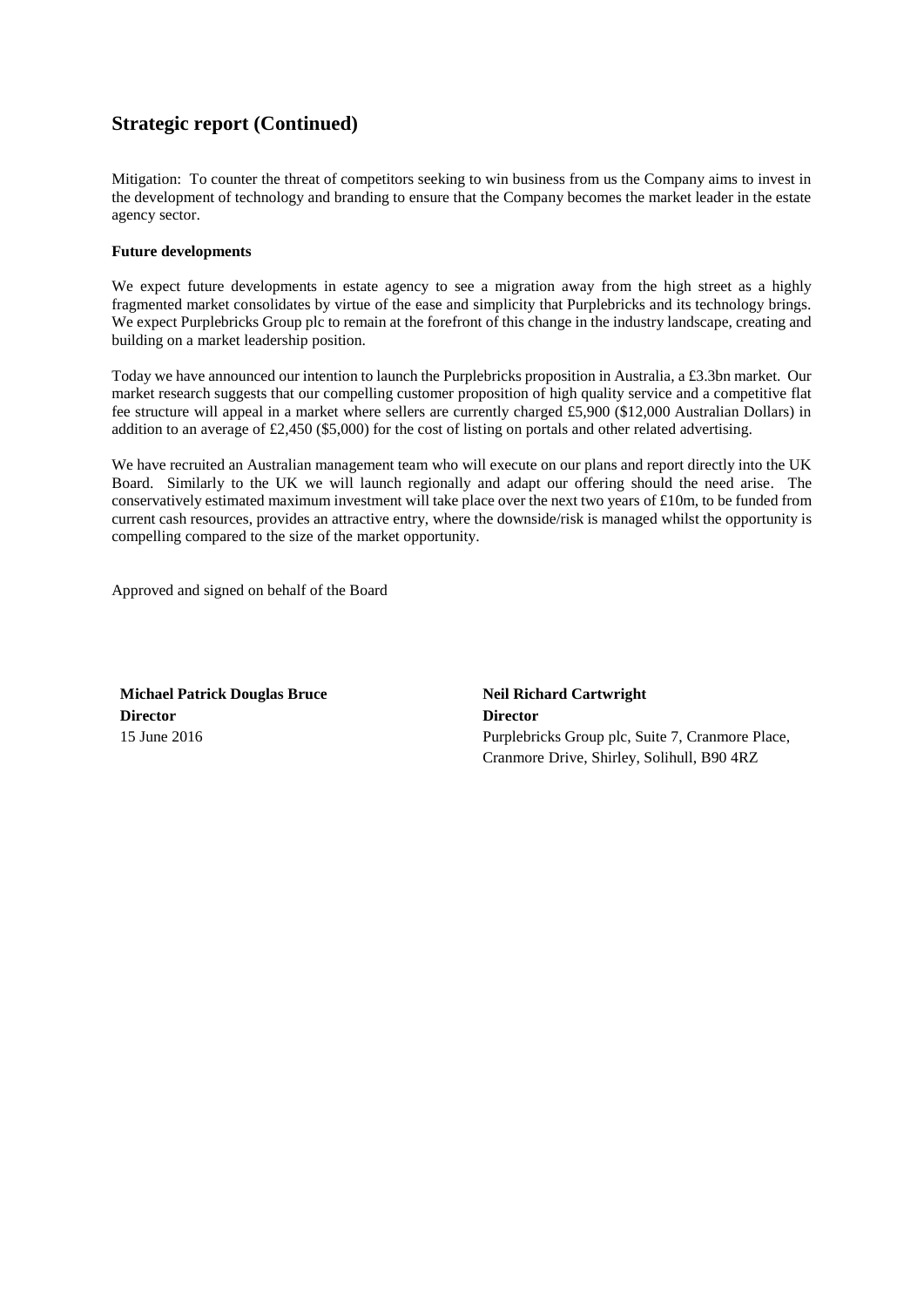# **Statement of comprehensive income**

**for the year ended 30 April 2016**

|                                                     |             | 2016           | 2015        |
|-----------------------------------------------------|-------------|----------------|-------------|
|                                                     | <b>Note</b> | £              | £           |
| <b>Revenue</b>                                      |             | 18,603,679     | 3,394,464   |
| Cost of sales                                       |             | (8,011,976)    | (1,383,337) |
| <b>Gross Profit</b>                                 |             | 10,591,703     | 2,011,127   |
| Administrative and establishment expenses           |             | (9,604,541)    | (3,965,412) |
| Sales and marketing costs                           |             | (12, 924, 002) | (3,473,028) |
| Loss from operating activities                      |             | (11, 936, 840) | (5,427,313) |
| Loss from operating activities before adjustments:  |             | (9,777,815)    | (5,282,234) |
| Amortisation of intangibles                         |             | (101, 309)     | (40,063)    |
| Share based payment charge                          | 5           | (596, 647)     | (105, 016)  |
| Fundraising costs including Initial Public Offering |             | (1,461,069)    |             |
| <b>Loss from operating activities</b>               |             | (11, 936, 840) | (5,427,313) |
| Finance income                                      |             | 35,009         |             |
| Finance expenses                                    |             |                | (8, 467)    |
| <b>Loss before taxation</b>                         |             | (11, 901, 831) | (5,435,780) |
| Taxation                                            |             |                |             |
| Loss for the year and total comprehensive loss      |             | (11, 901, 831) | (5,435,780) |
| Basic and diluted loss per share                    | 7           | (12p)          | (357p)      |

All operations are continuing.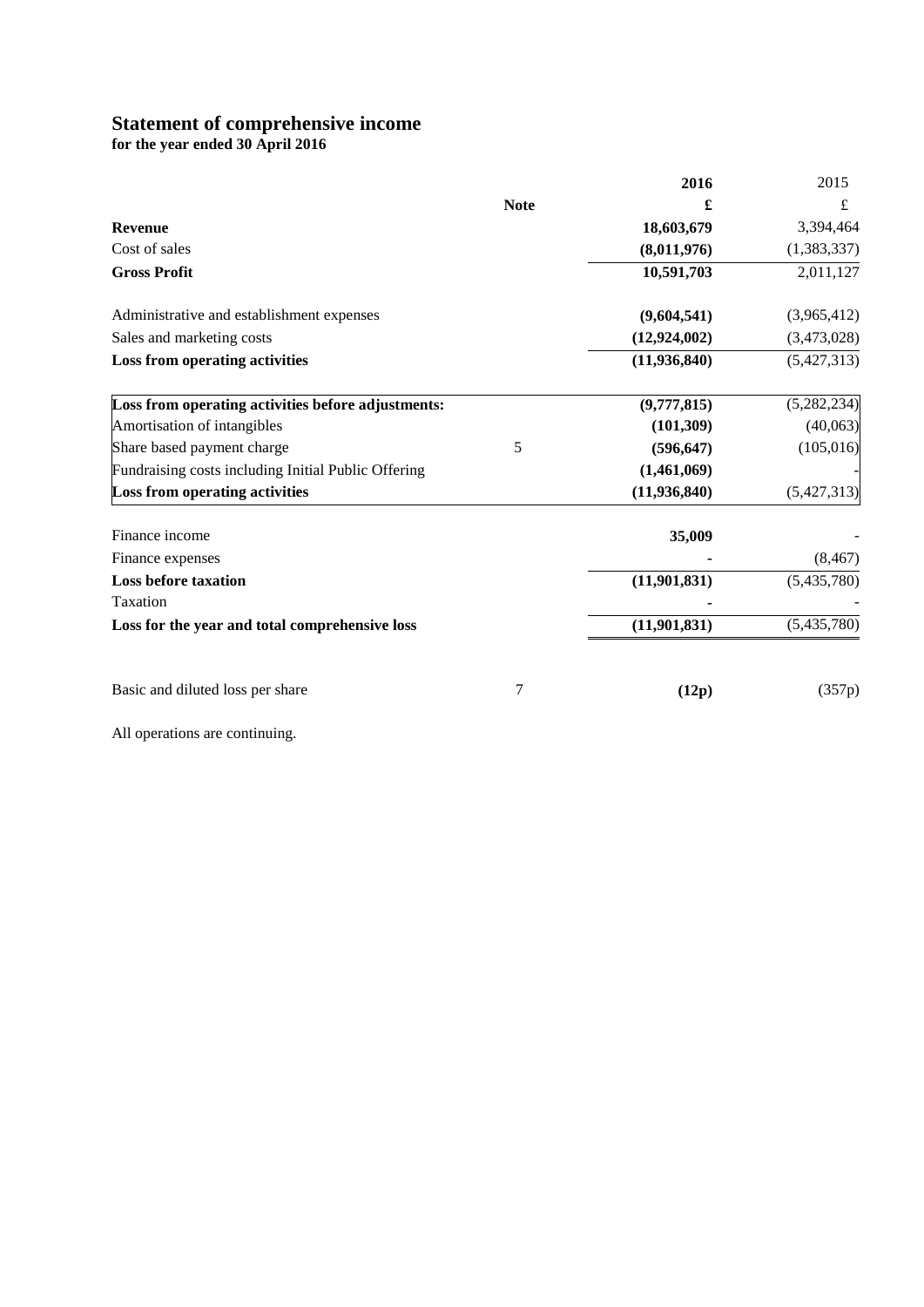# **Statement of financial position**

**at 30 April 2016**

|                                              |      | 2016        | 2015        |
|----------------------------------------------|------|-------------|-------------|
| <b>Non-current assets</b>                    | Note | £           | $\mathbf f$ |
| Property, plant and equipment                |      | 217,386     | 63,207      |
| Intangible assets                            |      | 370,847     | 137,893     |
|                                              |      | 588,233     | 201,100     |
| <b>Current assets</b>                        |      |             |             |
| Trade and other receivables                  |      | 2,970,258   | 746,083     |
| Cash and cash equivalents                    |      | 30,476,386  | 4,609,771   |
|                                              |      | 33,446,644  | 5,355,854   |
| <b>Current liabilities</b>                   |      |             |             |
| Trade and other payables                     |      | (5,211,353) | (1,052,739) |
| Deferred income                              |      | (760, 358)  | (109, 930)  |
|                                              |      | (5,971,711) | (1,162,669) |
| <b>Net current assets</b>                    |      | 27,474,933  | 4,193,185   |
| <b>Total assets less current liabilities</b> |      | 28,063,166  | 4,394,285   |
| Net assets                                   |      | 28,063,166  | 4,394,285   |
| <b>Equity</b>                                |      |             |             |
| Share capital                                | 6    | 2,402,591   | 17,658      |
| Share premium account                        |      | 25,887,400  | 12,298,268  |
| Share based payment reserve                  |      | 330,968     | 105,016     |
| Retained earnings                            |      | (557, 793)  | (8,026,657) |
| <b>Total equity</b>                          |      | 28,063,166  | 4,394,285   |
|                                              |      |             |             |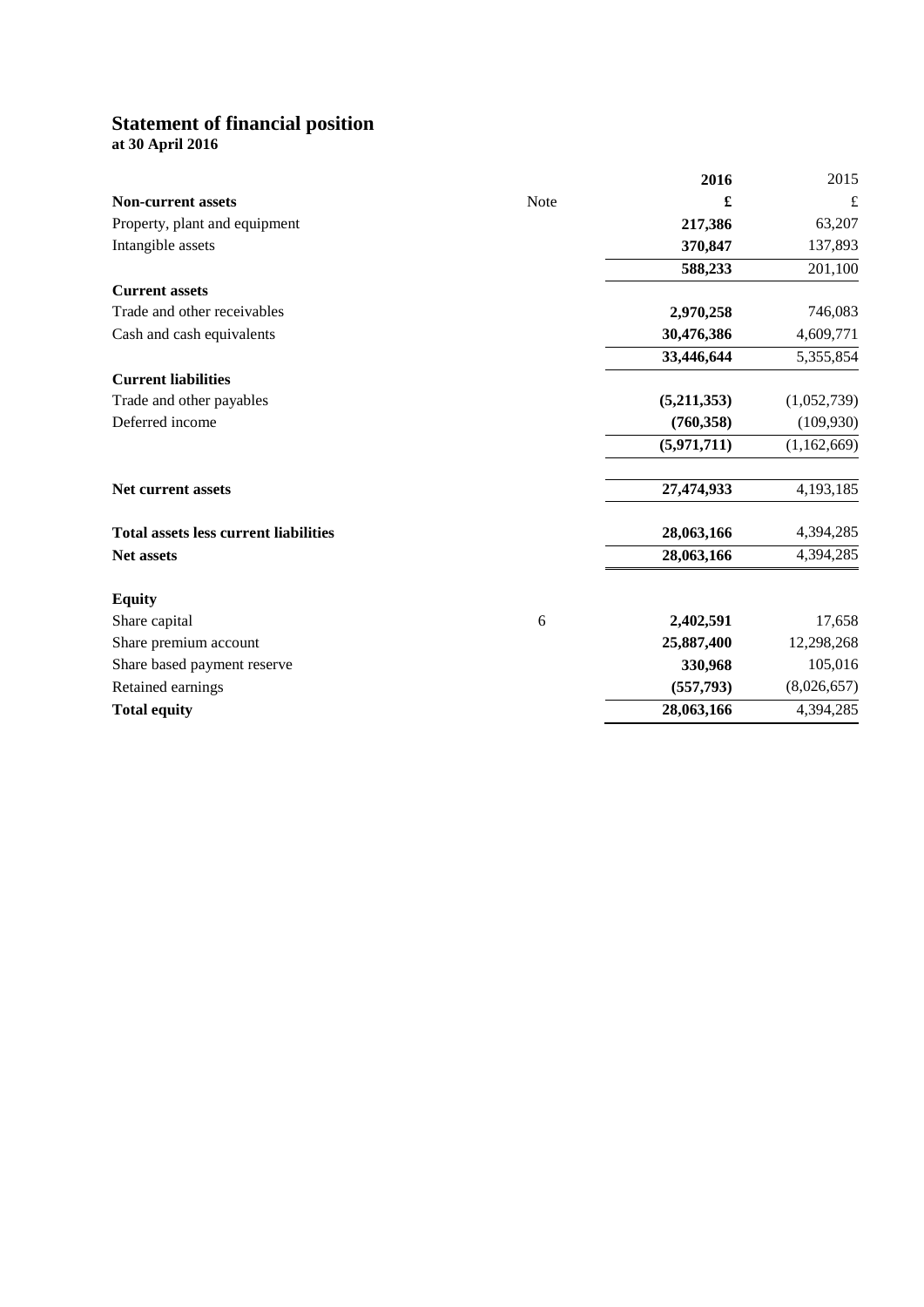# **Statement of changes in equity**

**for the year ended 30 April 2016**

|                                 | <b>Share</b><br>capital | <b>Share</b><br>premium | <b>Retained</b><br>earnings | <b>Share based</b><br>payment | <b>Total equity</b> |
|---------------------------------|-------------------------|-------------------------|-----------------------------|-------------------------------|---------------------|
|                                 |                         | account                 |                             | reserve                       |                     |
|                                 | £                       | £                       | £                           | £                             | £                   |
| At 1 May 2015                   | 17,658                  | 12,298,268              | (8,026,657)                 | 105,016                       | 4,394,285           |
| Issue of shares                 | 252,051                 | 34,748,659              |                             |                               | 35,000,710          |
| Exercise of options             | 138                     | 25,056                  |                             |                               | 25,194              |
| Exercise of warrants            | 123                     | 91,947                  |                             |                               | 92,070              |
| Redemption of shares            | (89)                    |                         |                             |                               | (89)                |
| Share premium cancellation      |                         | (19,000,000)            | 19,000,000                  |                               |                     |
| Costs of IPO charged to share   |                         | (143, 820)              |                             |                               | (143, 820)          |
| premium account                 |                         |                         |                             |                               |                     |
| Share based payment charge      |                         |                         |                             | 596,647                       | 596,647             |
| Transfer on exercise of options |                         |                         | 370,695                     | (370, 695)                    |                     |
| Bonus share issue               | 2,132,710               | (2,132,710)             |                             |                               |                     |
| <b>Transactions with owners</b> | 2,384,933               | 13,589,132              | 19,370,695                  | 225,952                       | 35,570,712          |
| Loss for the year               |                         |                         | (11,901,831)                |                               | (11, 901, 831)      |
| <b>Total comprehensive loss</b> |                         |                         | (11, 901, 831)              |                               | (11, 901, 831)      |
| At 30 April 2016                | 2,402,591               | 25,887,400              | (557, 793)                  | 330,968                       | 28,063,166          |

# **for the year ended 30 April 2015**

|                                 | <b>Share</b><br>capital | <b>Share</b><br>premium<br>account | <b>Retained</b><br>earnings | <b>Share based</b><br>payment<br>reserve | <b>Total</b><br>equity |
|---------------------------------|-------------------------|------------------------------------|-----------------------------|------------------------------------------|------------------------|
|                                 | £                       | $\pmb{\mathfrak{L}}$               | £                           | £                                        | £                      |
| At 1 May 2014                   | 10,350                  | 4,163,618                          | (2,590,877)                 | $\overline{\phantom{a}}$                 | 1,583,091              |
| Issue of shares                 | 7,308                   | 8,134,650                          |                             | $\overline{\phantom{0}}$                 | 8,141,958              |
| Share based payment charge      |                         |                                    |                             | 105,016                                  | 105,016                |
| <b>Transactions with owners</b> | 7,308                   | 8,134,650                          |                             | 105,016                                  | 8,246,974              |
| Loss for the year               |                         | $\qquad \qquad -$                  | (5,435,780)                 | $\overline{\phantom{a}}$                 | (5,435,780)            |
| <b>Total comprehensive loss</b> |                         | $\overline{\phantom{a}}$           | (5,435,780)                 | ۰.                                       | (5,435,780)            |
| At 30 April 2015                | 17,658                  | 12,298,268                         | (8,026,657)                 | 105,016                                  | 4,394,285              |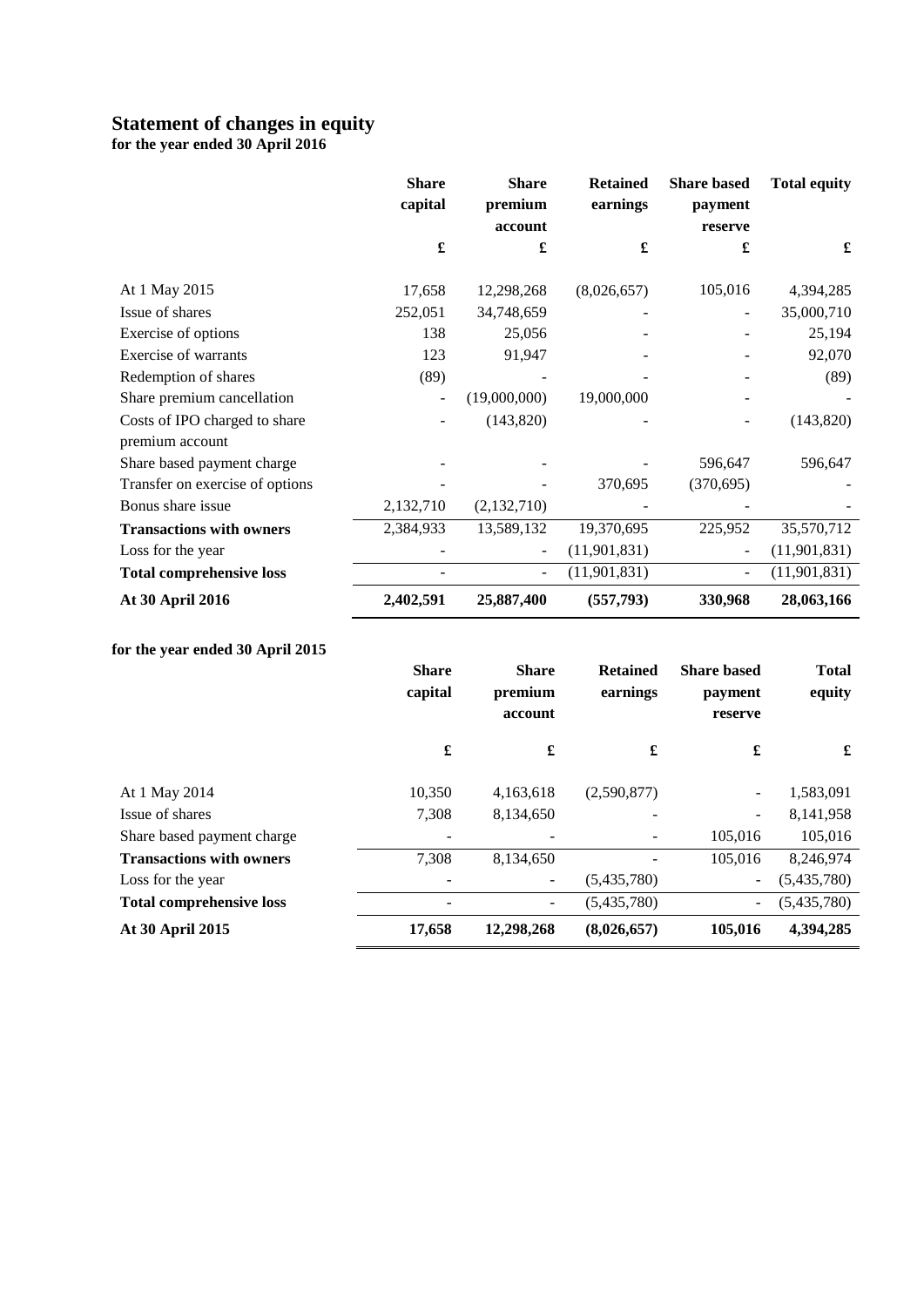# **Statement of cash flows**

|  | for the year ended 30 April 2016 |  |  |
|--|----------------------------------|--|--|
|  |                                  |  |  |

|                                                          | 2016           | 2015        |
|----------------------------------------------------------|----------------|-------------|
|                                                          | £              | $\pounds$   |
| <b>Cash flows from Operating activities</b>              |                |             |
| Loss for the year after taxation                         | (11, 901, 831) | (5,435,780) |
| Adjustments for:                                         |                |             |
| Amortisation of intangible assets                        | 101,309        | 40,063      |
| Depreciation                                             | 61,159         | 15,757      |
| Share based payment charge                               | 596,647        | 105,016     |
| Fundraising costs                                        | 1,461,069      |             |
| Tax refund                                               |                | 265,884     |
| Operating cash outflow before changes in working capital | (9,681,647)    | (5,009,060) |
| Movement in trade and other receivables                  | (2,224,175)    | (205, 271)  |
| Movement in trade and other payables                     | 4,158,614      | 368,640     |
| Movement in deferred income                              | 650,428        | 109,930     |
| Net cash outflow from operating activities               | (7,096,780)    | (4,735,761) |
| <b>Cash flow from investing activities</b>               |                |             |
| Purchase of property, plant and equipment                | (215,338)      | (42, 650)   |
| Development expenditure capitalised                      | (334,263)      | (123, 229)  |
| Net cash outflow from investing activities               | (549,601)      | (165, 879)  |
| <b>Cash flow from financing activities</b>               |                |             |
| Issue of shares                                          | 35,117,885     | 8,141,958   |
| Costs of issue of shares                                 | (1,604,889)    |             |
| Net cash flow from financing activities                  | 33,512,996     | 8,141,958   |
| Net increase in cash and cash equivalents                | 25,866,615     | 3,240,318   |
| Cash and cash equivalents at beginning of year           | 4,609,771      | 1,369,453   |
| Cash and cash equivalents at the end of the year         | 30,476,386     | 4,609,771   |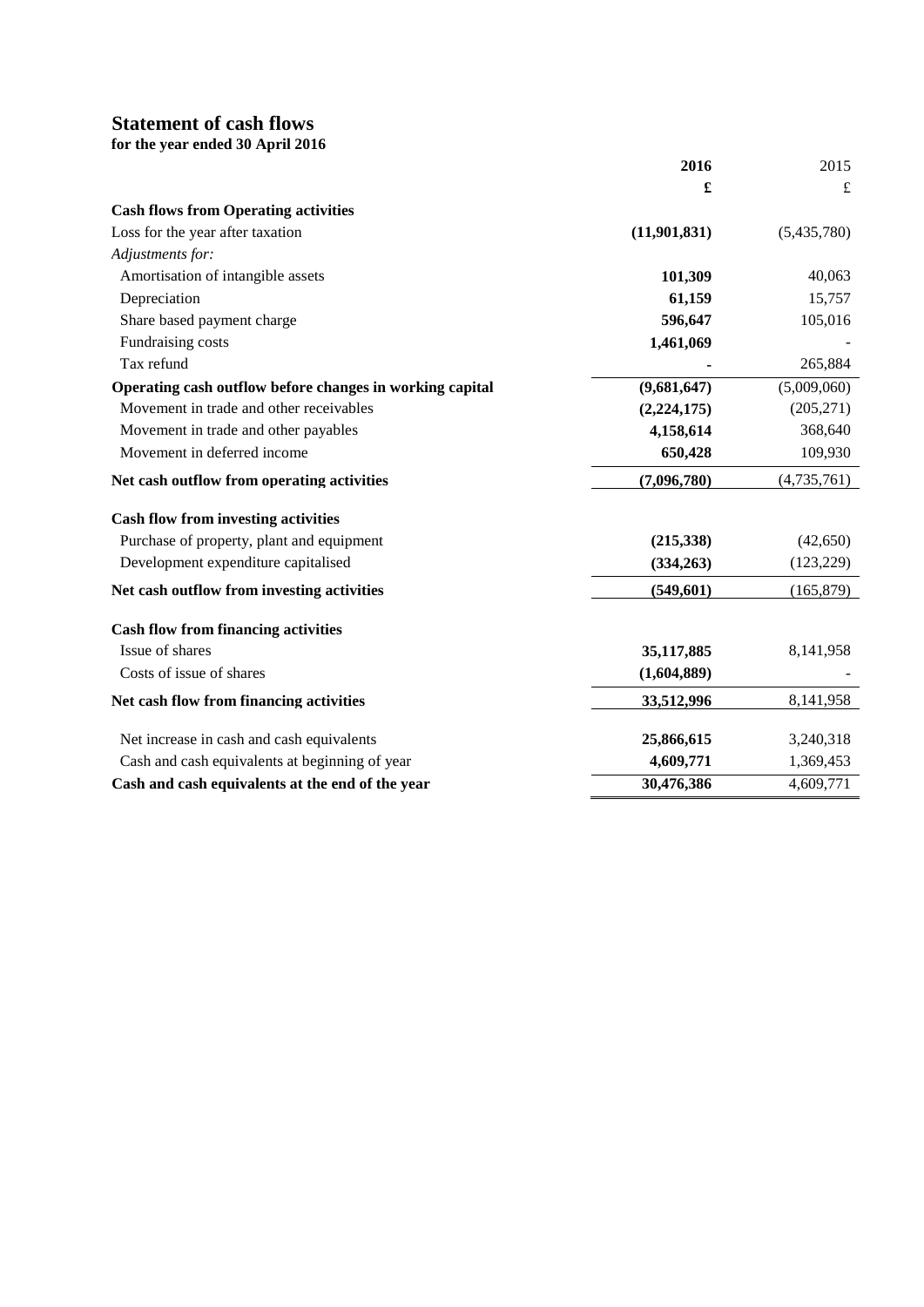# **Notes to the financial statements forming part of the financial statements**

# **1. Reporting entity**

Purplebricks Group plc is a Company domiciled in the United Kingdom. The address of the Company's registered office is Purplebricks Group plc, Suite 7, First Floor, Cranmore Place, Cranmore Drive, Shirley, Solihull, West Midlands, B90 4RZ. The Company is primarily involved in the estate agency business.

The financial information set out in this preliminary announcement does not constitute statutory accounts as defined in section 434 of the Companies Act 2006. The statement of comprehensive income, statement of financial position, statement of changes in equity, statement of cashflows and associated notes for the year ended 30 April 2016 have been extracted from the company's financial statements upon which the auditors opinion is unqualified and does not include any statement under section 428 of the Companies Act 2006. The statutory accounts for the year ended 30 April 2016 will be delivered to the Registrar of Companies following the Annual General Meeting.

### **2. Basis of preparation**

The Company's financial statements have been prepared and approved by the directors in accordance with International Financial Reporting Standards (IFRSs) as adopted by the European Union and those parts of the Companies Act 2006 that apply to companies reporting under IFRS. The principal accounting policies adopted by the company, which remain unchanged, are set out in the statutory financial statements for the year ended 30 April 2016.

On 29 March 2016 Purplebricks Group plc incorporated a wholly owned subsidiary, Purple B PTY Ltd, a Company registered in Australia. This Company is dormant with share capital of AUD \$1. A consolidated set of financial statements has not been prepared on the grounds that this is immaterial to the Group.

### **Going concern**

The financial statements have been prepared on a going concern basis. The Company's forecasts and projections, taking account of reasonably possible changes in trading performance that may arise as a result of current economic conditions and other risks faced by the Company show that the UK Company is likely to become profitable and cash generative during the year ended April 2017. The Company achieving profitability and cash generation is likely to be delayed by virtue of international expansion in Australia but this will not adversely affect the UK Company. At the financial year-end the Company reported cash balances of £30.5 million. The directors have performed sufficient sensitivity analysis to be satisfied that the going concern basis of preparation is appropriate. The operational gearing of the Company is such that it only reinforces the confidence of the directors.

The directors have prepared a monthly forecast to 30 April 2018 on the basis that the growth aspirations are achieved which show that the Company can operate with its existing resources.

Accordingly, the directors believe that it is appropriate to adopt the going concern basis of accounting in preparing the financial statements.

#### **Use of estimates and judgments**

The preparation of the financial statements requires management to make judgments, estimates and assumptions that affect the application of accounting policies and the reported amounts of assets, liabilities, income and expenses. Actual results may differ from these estimates. Estimates and underlying assumptions are reviewed on an ongoing basis. Revisions to accounting estimates are recognised in the period in which the estimate is revised. Information about significant areas of estimation and critical judgments that have the most significant impact on the financial statements are described in the following notes:

### *Estimates*

*Measurement of intangible assets:* In testing for impairment of intangible assets, management has made certain assumptions concerning the future development of the business that are consistent with the annual budget and business plan. Should these assumptions regarding the growth in profitability be unfounded then it is possible that intangible assets included in the statement of financial position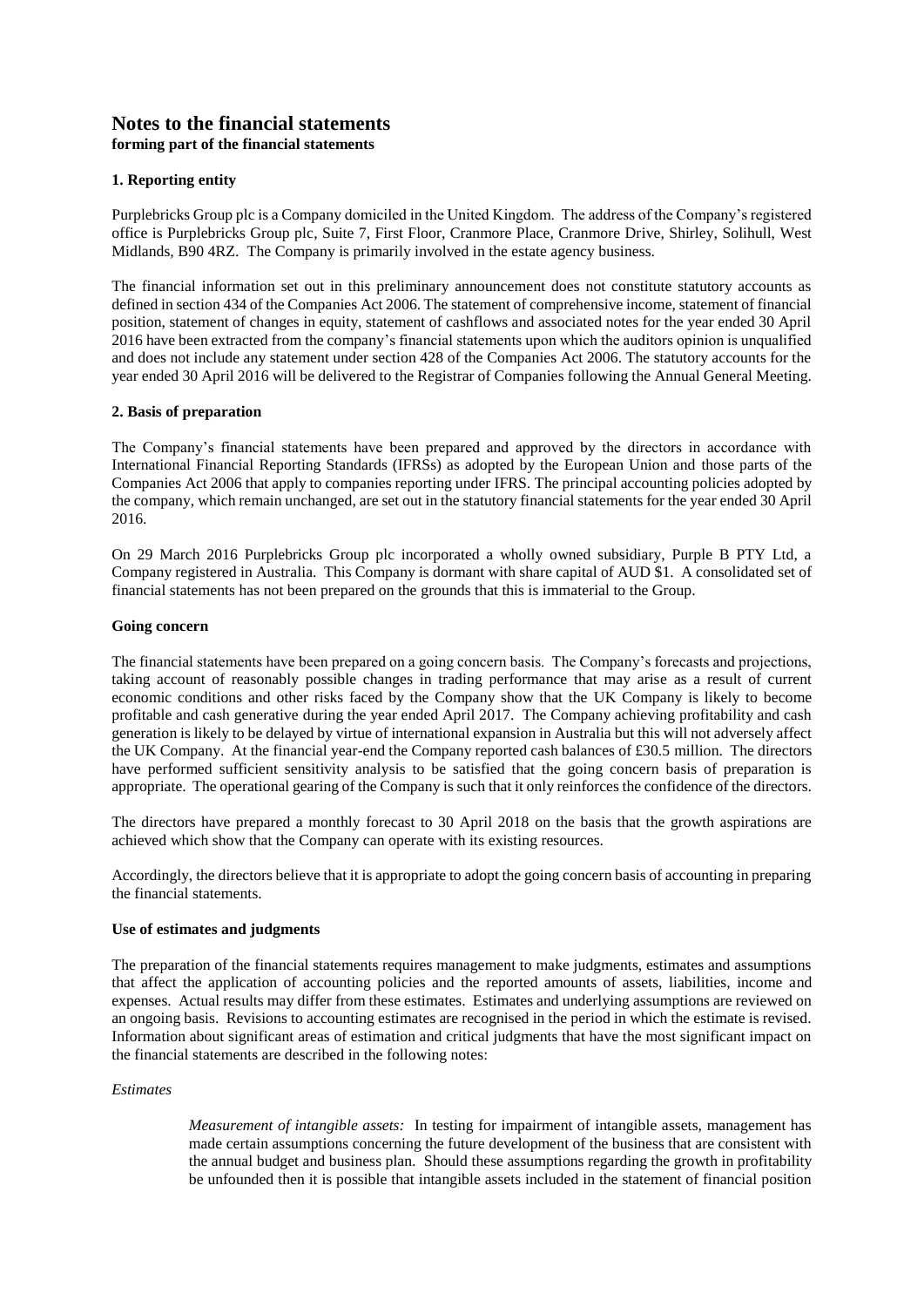could be impaired. Management is confident that this will not be the case and conservatively amortises the intangible asset over three years, a realistic timescale for software code to become superseded by future releases. Accordingly, when assessing the recoverable value attributable to intangible assets, management has estimated cash flows attributable to existing businesses and extrapolated forward budgets for the financial year ending 30 April 2018.

*Measurement of trade receivables*: Management assess the likely recoverability of amounts invoiced to customers on the creditworthiness of its credit partners and the age of debts at the period end. The directors consider the carrying amount of trade receivables approximates to their fair value.

*Share based payments*: The fair value of services received in return for share options granted is measured by reference to the fair value of share options granted. The estimate of fair value is measured using the Black-Scholes model. The use of a valuation model such as this involves making certain assumptions around the inputs into the model. There is also uncertainty around the number of shares likely to vest and the model therefore takes into account management's best estimate of this.

#### *Judgments*

*Intangible assets*: Development expenditure is recognised on the statement of financial position when certain criteria are met, as described more fully in the accounting policy on the treatment of research and development expenditure. Management uses its judgment in assessing development against the criteria. After capitalisation, management monitors whether the recognition requirements continue to be met and whether there are any indicators that the asset may be impaired, as discussed above.

*Deferred tax*: The extent to which deferred tax assets can be recognised is based on an assessment of the probability of the Company's future taxable income against which the deferred tax assets can be utilised. In addition, significant judgment is required in assessing the impact of any legal or economic limits or uncertainties. The Company has significant tax losses but does not anticipate sufficient taxable profits to arise in the foreseeable future in order to utilise these losses, and as a result the directors' judgement is that no deferred tax asset should be recognised.

#### **3. Segmental reporting**

The Company is managed as a single division, providing services relating to the sale of properties. The financial information reviewed by the board is materially the same as that reported under IFRS. The Company only operates in the United Kingdom.

During the year, no one customer contributed greater than 10% of the Company's revenues. (2015: none)

#### **4. Related party transactions**

There were no related party transactions in the year (2015:nil).

Directors' remuneration and key management personnel disclosures can be found in note 8.

Paul Pindar purchased 300,000 Ordinary shares in the Company on 26 January 2016 at 78.16p per share and Michael Bruce purchased 320,000 Ordinary shares in the Company on 26 January 2016 at 78.00p per share.

#### **5. Share based payments**

During the year, the Company made a bonus issue of shares prior to admission to the Alternative Investment Market whereby each existing class of share became 108.2747 new Ordinary shares.

The Company operates a number of HMRC approved executive management incentive plans (EMI).

The vesting conditions are based on length of service with 25% of the options vesting on or after the 12 month anniversary of the employee's start date and a further 6.25% vesting every three months thereafter so that options vest in full on the 48 month anniversary of the employee's start date.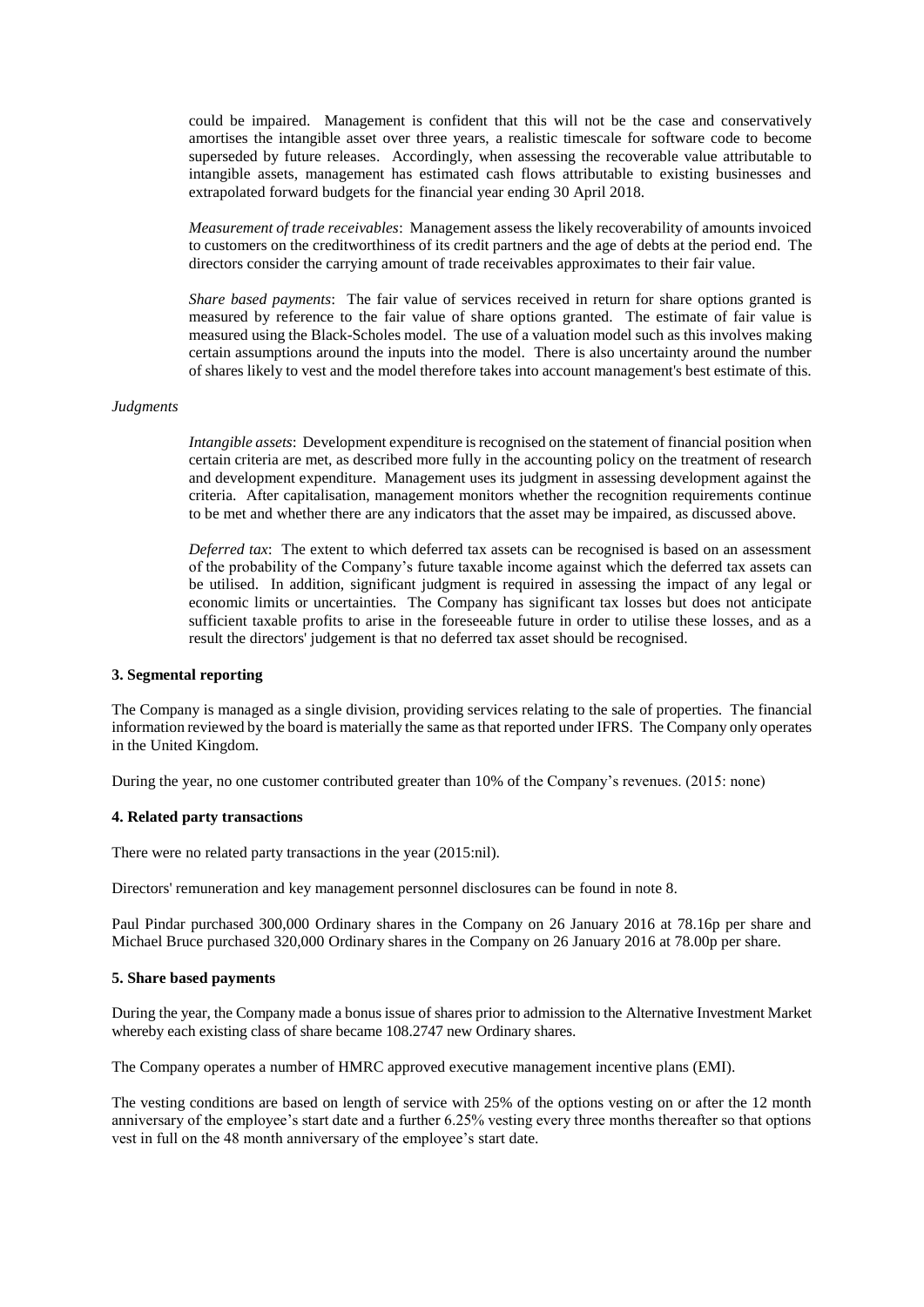Details of the total number of shares under option at the year end and conditions on qualification and exercise under EMI are set out below:

| Grant<br>Date | <b>Employees</b><br>entitled | <b>Number</b><br>of options | <b>Vesting conditions</b> | <b>Exercise</b><br>price(p) | <b>Earliest</b><br>exercise<br>date | <b>Expiry</b><br>date |
|---------------|------------------------------|-----------------------------|---------------------------|-----------------------------|-------------------------------------|-----------------------|
| 09/01/2015    | 14                           | 4,616,510                   | Length of service         | £0.01                       | 09/01/2015                          | 09/01/2025            |
| 10/07/2015    | 11                           | 4.742.542                   | Length of service         | £0.13                       | 10/07/2015                          | 10/07/2025            |
| 07/08/2015    | $\mathcal{D}$                | 7,506,471                   | Length of service         | £0.13                       | 07/08/2015                          | 07/08/2025            |
| 10/08/2015    |                              | 682,131                     | Length of service         | £0.13                       | 23/09/2015                          | 10/08/2025            |

The Company operates an unapproved executive incentive plan. The vesting conditions are based on length of service with 25% of the options vesting on or after the 12 month anniversary of the employee's start date and a further 6.25% vesting every three months thereafter so that options vest in full on the 48 month anniversary of the employee's start date. Details of the total number of shares under option at the year end and conditions on qualification and exercise under unapproved rules are set out below:

| Grant<br>Date | <b>Employees</b><br>entitled | Number<br>of options | <b>Vesting conditions</b> | <b>Exercise</b><br>price(p) | <b>Earliest</b><br>exercise | <b>Expiry</b><br>date |
|---------------|------------------------------|----------------------|---------------------------|-----------------------------|-----------------------------|-----------------------|
|               |                              |                      |                           |                             | date                        |                       |
| 06/11/2015    |                              | 5,709,435            | Length of service         | £0.01                       | 06/11/2016                  | 06/11/2025            |

9,000,660 share options were exercised during the year (2015:nil). The number and weighted average exercise price of share options are as follows:

|                                | 2016<br>Weighted average<br>exercise price | 2016<br><b>Number of options</b><br>(number) | 2015<br>Weighted average<br>exercise price | 2015<br>Number of options<br>(number) |
|--------------------------------|--------------------------------------------|----------------------------------------------|--------------------------------------------|---------------------------------------|
| Granted during the year        | £0.09                                      | 18,802,984                                   | £0.01p                                     | 44,937                                |
| Exercised during the year      | £0.11                                      | (9,000,660)                                  |                                            |                                       |
| Lapsed during the year         | £0.13                                      | (162, 405)                                   | £0.01p                                     | (2,300)                               |
| Outstanding at end of the year | £0.04                                      | 10,952,712                                   | £0.01p                                     | 42,637                                |
| Exercisable at end of the year | £0.06                                      | 3,141,298                                    | £0.01p                                     | 13,800                                |

The weighted average remaining contractual life of the options is 9.2 years (2015: 10 years).

### **Fair value assumptions of share based payments**

The fair value of services received in return for share options granted is measured by reference to the fair value of share options granted. The estimate of fair value is measured using the Black-Scholes model. Details of the fair value of share options granted in the period and the prior period, together with the assumptions used in determining the fair value are summarised below.

|                                                      | <b>30 April 2016</b> | <b>30 April 2015</b> |
|------------------------------------------------------|----------------------|----------------------|
| Weighted average share price at date of grant        | £0.15                | £14.00               |
| Weighted average exercise price                      | £0.09                | £0.01                |
| Weighted average contractual life (years)            | 10                   | 10                   |
| Weighted average expected volatility                 | 27%                  | 27%                  |
| Weighted average risk free interest rate             | 1.5%                 | 1.5%                 |
| Total weighted average fair value of options granted | £1,664,100           | £596.510             |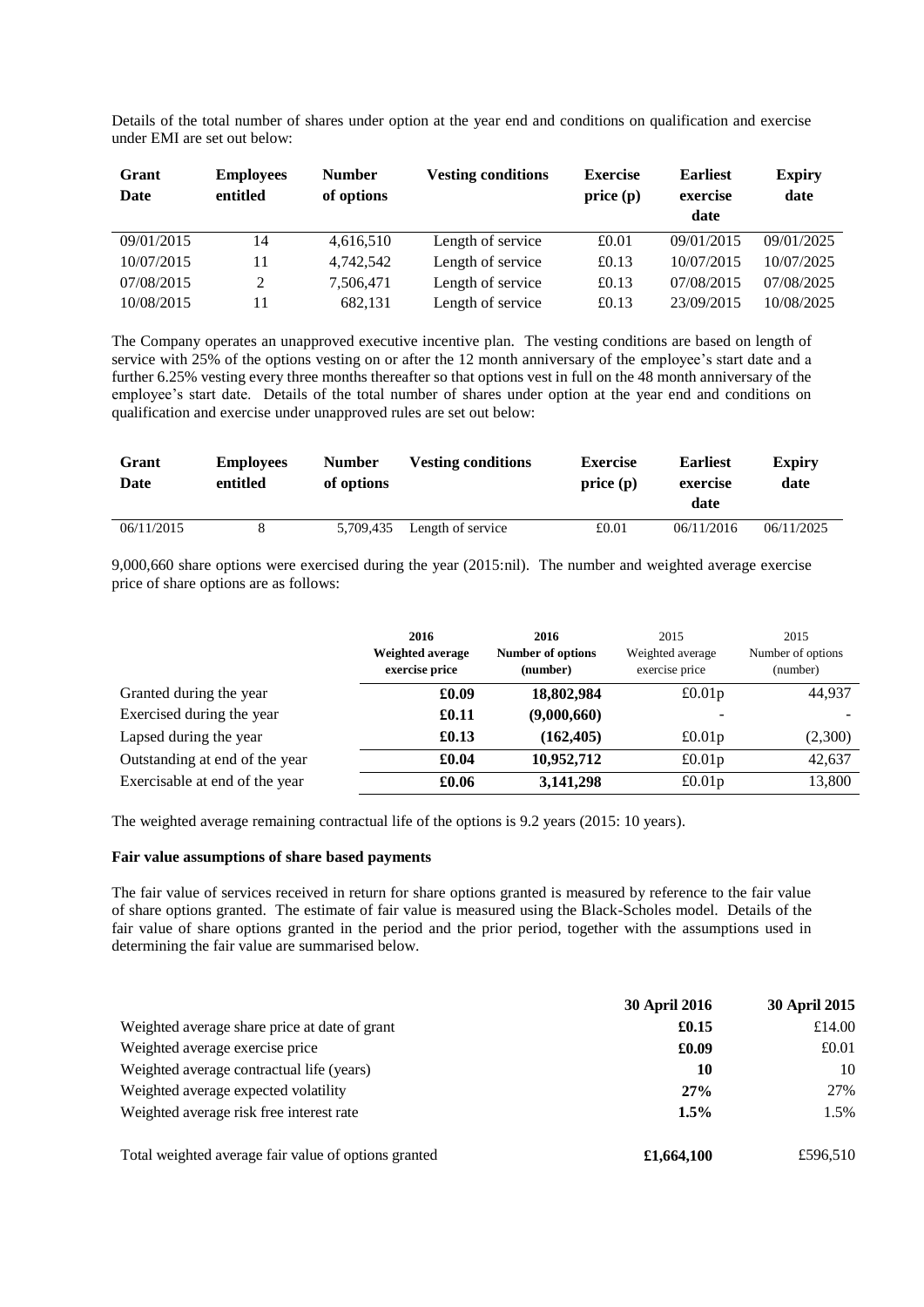The volatility assumption, measured at the standard deviation of expected share price movements, is based on a review of volatility used by listed companies in the same sector.

### **Charge to the income statement**

The charge to profit or loss, included with administrative expenses, comprises:

|                            | 2016    | ZБ     |
|----------------------------|---------|--------|
|                            |         |        |
| Share based payment charge | 596,647 | 105016 |

### **6. Share capital**

Allotted, issued and fully paid:

| <b>Class:</b>      | <b>Number</b> | <b>Nominal Value</b> | 2016      | 2015             |
|--------------------|---------------|----------------------|-----------|------------------|
|                    |               |                      | £         | £                |
| Ordinary shares    | 240,259,152   | £0.01p               | 2,402,591 | ۰.               |
| A Ordinary         | 656,537       | £0.01p               |           | $\boldsymbol{6}$ |
| <b>B</b> Ordinary  | 255,930       | £0.01p               |           | 9                |
| C Ordinary         | 141,120       | £0.01p               |           | $\frac{4}{3}$    |
| Series Seed shares | 712,261       | £0.01p               |           | 3                |
|                    |               |                      | 2,402,591 | 17,658           |

The table below summarises the movements in the number of the shares at the beginning and end of the period:

|                           | Ordinary    | Deferred | <b>D</b> Ordinary | A Ordinary      | <b>B</b> Ordinary | C Ordinary   | Series Seed  |
|---------------------------|-------------|----------|-------------------|-----------------|-------------------|--------------|--------------|
|                           | shares      | shares   | shares            | shares          | shares            | shares       | shares       |
| <b>Ordinary shares at</b> |             |          |                   | 656,537         | 25,930            | 141,120      | 712261       |
| 1 May 2015                |             |          |                   |                 |                   |              |              |
| Series Seed Shares        |             |          |                   |                 |                   |              | 135,796      |
| allotted                  |             |          |                   |                 |                   |              |              |
| D Shares allotted         |             |          | 688               |                 |                   |              |              |
| Conversion to A shares    |             |          | <b>CH</b>         | 60,363          |                   |              |              |
| Conversion of deferred    |             | 85       | 86                |                 |                   |              |              |
| shares                    |             |          |                   |                 |                   |              |              |
| Redemption of deferred    |             | 86       |                   |                 |                   |              |              |
| shares                    |             |          |                   |                 |                   |              |              |
| Exercise of options       |             |          |                   | 13,800          |                   |              |              |
| Exercise of warrants      |             |          |                   | 12,276          |                   |              |              |
| Shares prior to bonus     |             |          |                   | 742,976         | 255930            | 141,120      | 848057       |
| issue                     |             |          |                   |                 |                   |              |              |
| Bonus issue effect        |             |          |                   | 79,702,551      | 27,454,822        | 15,138,610   | 90,975,086   |
| Post bonus issue          |             |          |                   | 80,445,527      | 27,710,752        | 15,279,730   | 91,823,143   |
| Conversion to A shares    |             |          |                   | 134,813,625     | (27,710,752)      | (15,279,730) | (91,823,143) |
| Conversion to Ordinary    | 215,259,152 |          |                   | (215, 259, 152) |                   |              |              |
| shares                    |             |          |                   |                 |                   |              |              |
| Shares allotted on        | 25,000,000  |          |                   |                 |                   |              |              |
| admission                 |             |          |                   |                 |                   |              |              |
| <b>Ordinary shares at</b> | 240,259,152 |          |                   |                 |                   |              |              |
| 30 April 2016             |             |          |                   |                 |                   |              |              |